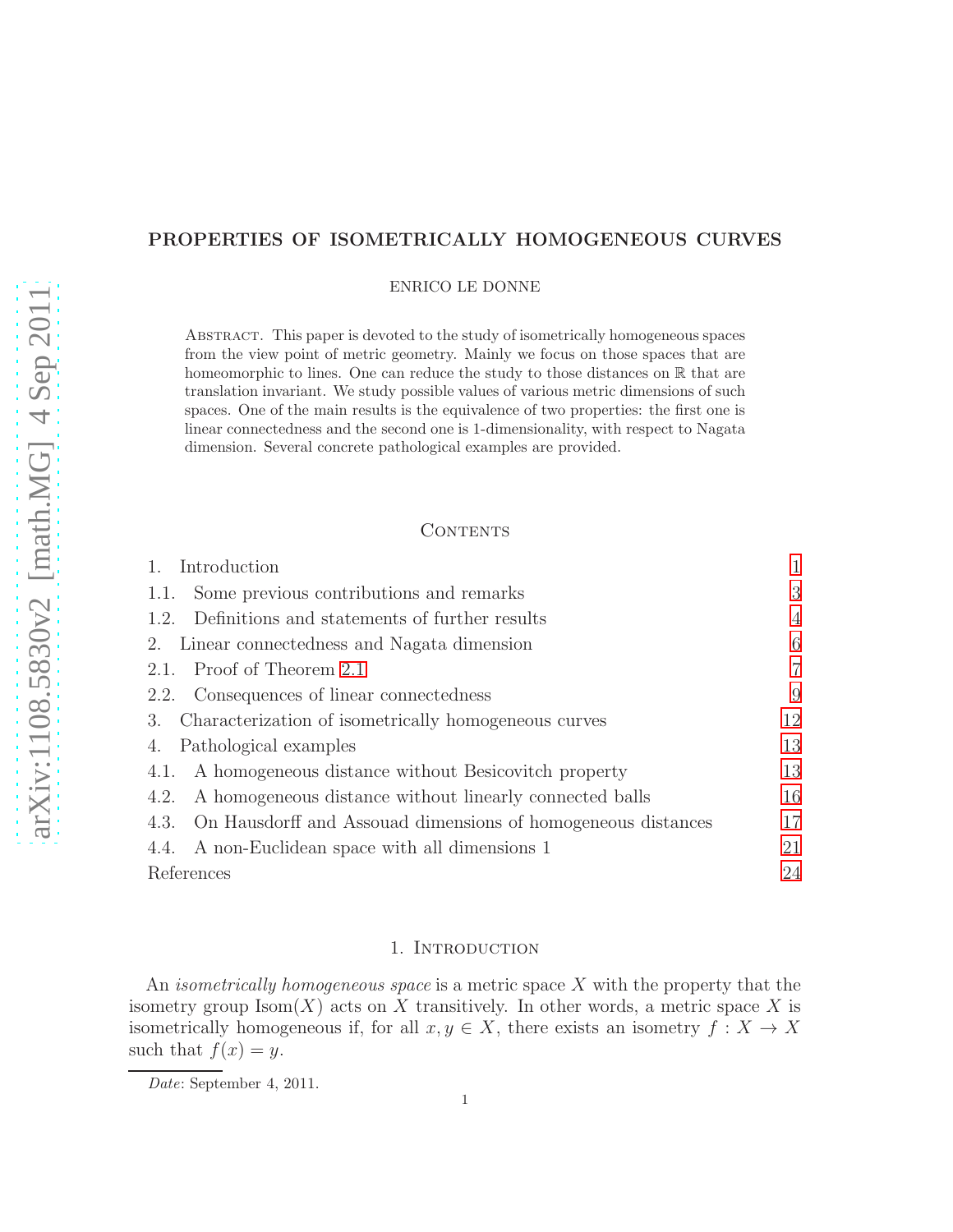From the deep work of Gleason, Montgomery, and Zippin, it is known that, under some mild topological assumptions, an isometrically homogeneous space admits the structure of a differentiable manifold. Even though the topological structure of an isometrically homogeneous space is quite clear, its distance function is not well understood. In fact, there has been no further attempt in considering a classification of isometrically homogeneous distances, in general. This paper shall make an effort in this direction.

The interest in isometrically homogeneous spaces comes from different sources. One can consider such spaces as the analogues of topological or differentiable homogeneous spaces, in the metric category. The theory of homogeneous continua has been a thriving subject for a long time. Many structural theorems are known in low dimension, but many problems are still open. The curious reader might be interested in the papers [\[And58,](#page-23-1) [Rog85,](#page-24-0) [Kru91,](#page-23-2) [Rog92\]](#page-24-1). The comprehension of differential homogeneous spaces is a consequence of the solution of the Hilbert  $5<sup>th</sup>$  problem, solved by Gleason-Montgomery-Zippin, see [\[MZ74\]](#page-23-3).

Another motivation for the study of isometrically homogeneous spaces is the similarity with situations in Geometric Group Theory. Asymptotic cones of discrete groups are isometrically homogeneous. Gromov hyperbolic groups act on their boundary by non-uniform biLipschitz maps transitively on a dense set.

As in the theory of homogeneous compacta, one first considers the 1-dimensional spaces. Namely, in this paper we mostly consider metric spaces that are topologically a line. The case when the space is topologically a circle is similar. In fact, we shall study distances  $d$  on  $\mathbb R$  that are translation-invariant, i.e.,

<span id="page-1-0"></span>(1.1) 
$$
d(x, y) = d(x + v, y + v), \qquad x, y, v \in \mathbb{R}.
$$

We call such spaces isometrically homogeneous curves. Indeed, one can use Hilbert  $5<sup>th</sup>$  Theory to show that such spaces are the only examples of distances on R that are isometrically homogeneous. Actually, this fact is a special case of a more general one about locally compact groups acting transitively on finite-dimensional locallyconnected spaces. It has been already used by Gromov [\[Gro81\]](#page-23-4) and Berestovski˘ı [\[Ber89\]](#page-23-5), and it follows from results of Montgomery-Zippin [\[MZ74\]](#page-23-3). In Theorem [1.6](#page-4-0) we provide a slightly simpler proof of this result using the fact that the addition on  $\mathbb R$  is the only continuous product structure on R, up to isomorphisms. Those distances satisfying [\(1.1\)](#page-1-0) are many and quite general ones. We shall give an equivalent description of them in Lemma [4.13.](#page-16-1)

The main focus of this paper is the study of various metric dimensions of such isometrically homogeneous curves. In the last part of the paper we shall present several pathological examples. Namely, there are distances not satisfying Besicovitch Covering property, some have Nagata dimension not equal to 1, for some the Hausdorff dimension differs from the Assouad dimension. Before stating the formal results, in the next section we will review some notions from Metric Dimension Theory.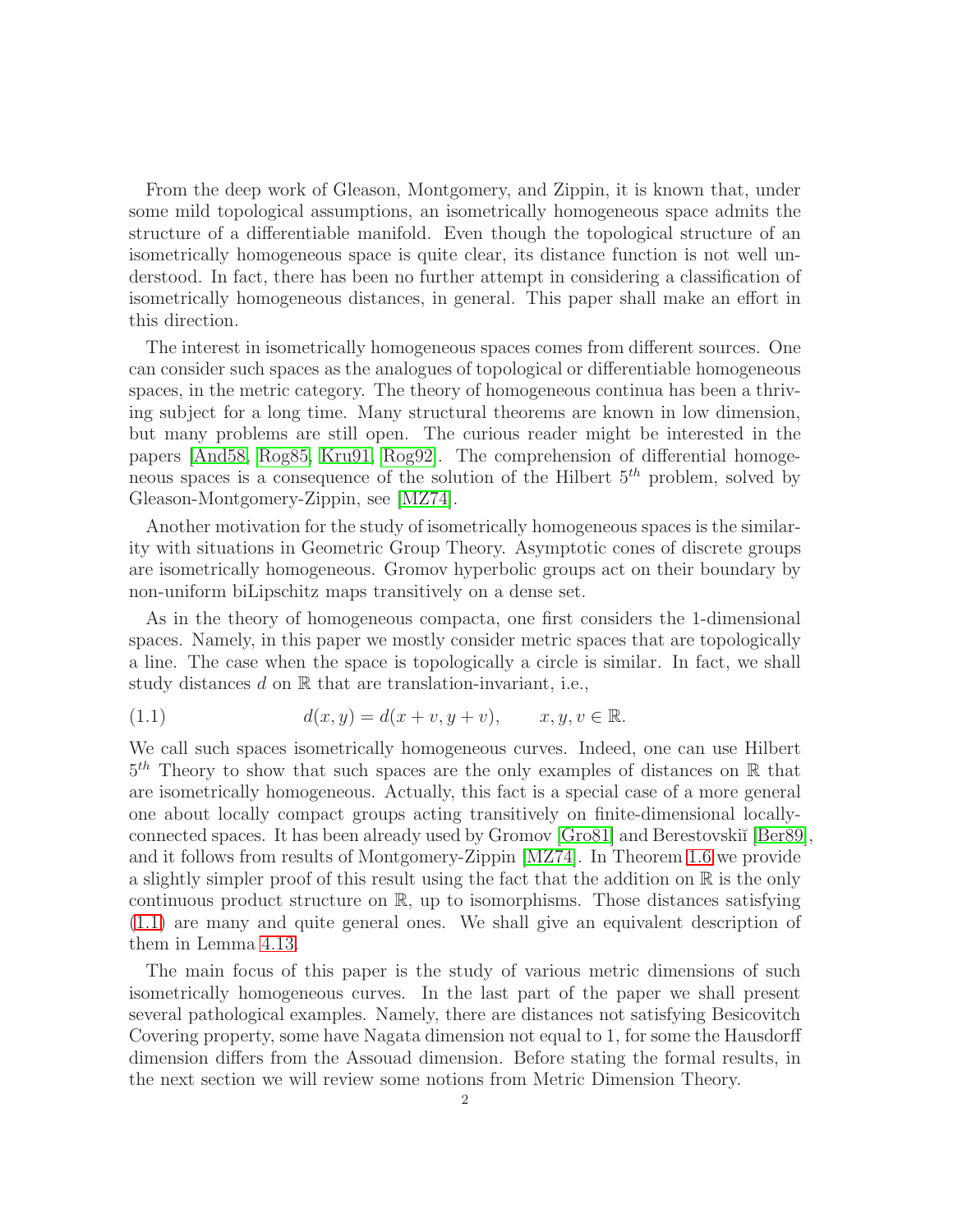The deepest of our results is probably our characterization of isometrically homogeneous curves that have Nagata dimension equal to 1. For presenting such an equivalence, let us recall that a metric space  $X$  is said to be *linearly connected* if there exists some  $\lambda \geq 1$  such that, for all  $x, y \in X$ , there exists a connected subset  $S \subset X$  containing x and y such that  $\text{diam}(S) \leq \lambda d(x, y)$ . Linear connectedness is a standard assumption in Metric Geometry and Geometric Group Theory, cf. [\[BK05\]](#page-23-6). See Remark [2.5](#page-8-1) for an equivalent definition. The precise notion of Nagata dimension will be recalled in the next section. Roughly speaking, the Nagata dimension is a local-and-global analogue of the covering dimension, in the metric setting. Our main result is the following.

<span id="page-2-1"></span>**Theorem 1.2.** An isometrically homogeneous curve with relatively compact balls has Nagata dimension 1 if and only if it is linearly connected.

The above theorem can be made quantitative in terms of the constants of the Nagata dimension and of the linear connectedness. Apart from some easy cases in which the Nagata dimension is 1, in general the Nagata dimension is difficult to compute. However, one can easily check whether a translation-invariant distance d on R is linearly connected. Indeed, one just needs to verify that

$$
\sup_{t>0} \frac{\max\{d(0,s) \ : \ s \in (0,t)\}}{d(0,t)} < \infty.
$$

<span id="page-2-0"></span>1.1. Some previous contributions and remarks. Geodesic isometrically homogeneous spaces of finite topological dimension are well described by the work of Berestovski<sup>t</sup>, [\[Ber89\]](#page-23-5). In fact, in the case when the distance is geodesic, then it is a Finsler-Carnot-Carath´eodory distance with respect to a bracket-generating smooth sub-bundle.

The only other work (known to the author) on general isometrically homogeneous spaces is [\[BR10\]](#page-23-7). The authors show that an isometrically homogeneous metric space  $X$  is an Euclidean manifold if and only if  $X$  is locally compact and locally contractible. See [\[BR10,](#page-23-7) Theorem 1.3] for more general statements regarding characterization of those spaces modelled on separable or infinite-dimensional Hilbert spaces.

Examples of translation-invariant distances on R that have Nagata dimension different from 1 have been constructed by Higes. In fact, in [\[Hig10\]](#page-23-8) he provides examples that have infinite Nagata dimension. It would be interesting to see if there is a characterization of infinite Nagata dimensional spaces in the spirit of Theorem [1.2.](#page-2-1)

The link between local connectedness and 1-dimensionality was already pointed out by Freeman and Herron. In [\[FH10,](#page-23-9) Theorem A], the authors show the following result, which resemble Theorem [1.2.](#page-2-1) Let  $\gamma$  be a Jordan curve in a proper metric space. Assume  $\gamma$  is uniformly bilipschitz homogeneous. Suppose  $\gamma$  is not locally connected (they use the terminology 'not bounded turning', which here it is the same). Then the Assouad dimension of  $\gamma$  is at least 2. In [\[FH10,](#page-23-9) Example 2.14], they also provide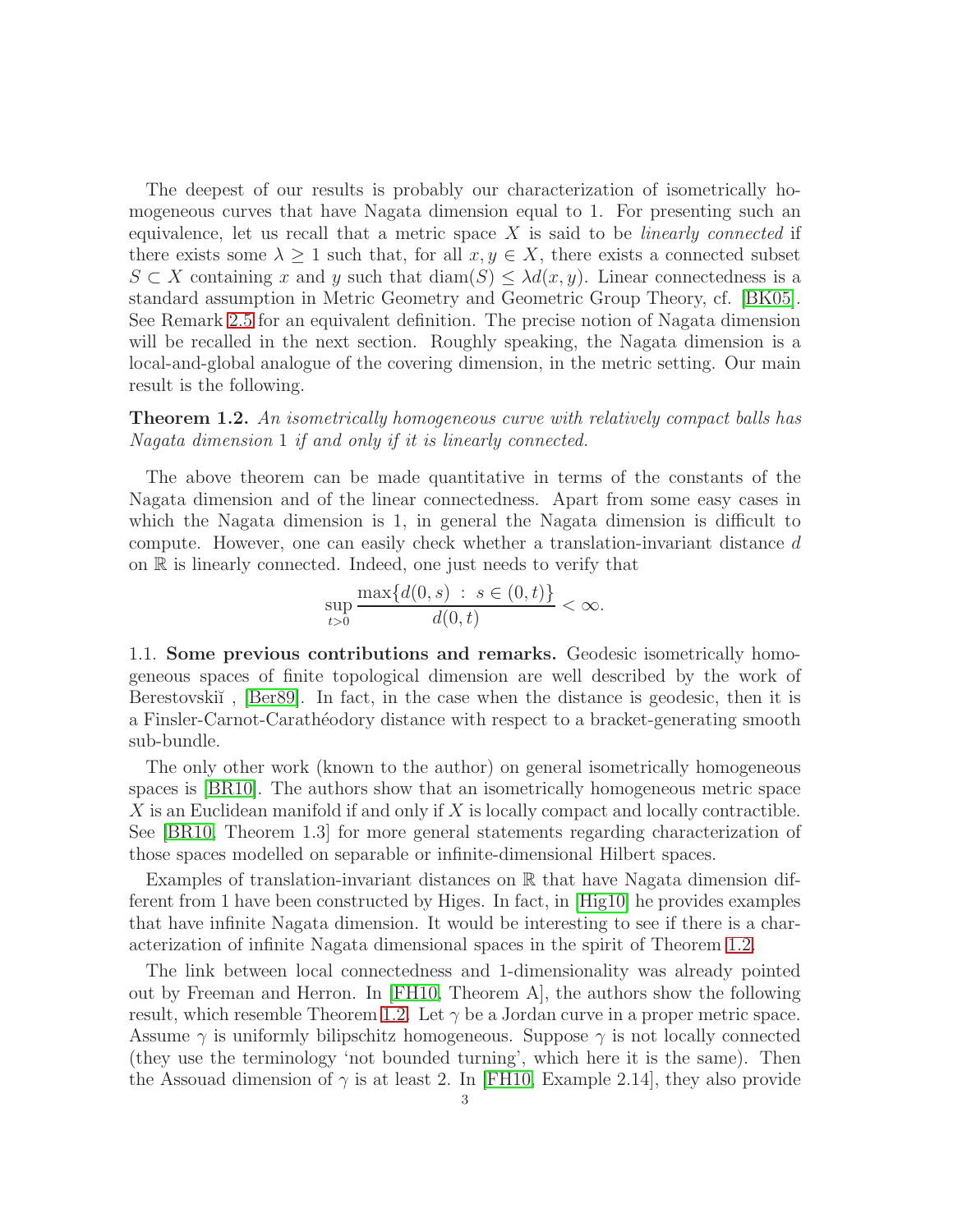an example of a proper isometrically homogeneous curve that has infinite Hausdorff dimension. The 'bounded turning' property for metric Jordan curves has been also considered in [\[TV80,](#page-24-2) [Mey11\]](#page-23-10), for characterizing (weak)-quasicircles.

In regard to the Besicovitch Covering property, in [\[KR95,](#page-23-11) [Rig04\]](#page-23-12) the authors provided examples of isometrically homogeneous spaces for which such a property does not hold. Furthermore, in [\[Pre83\]](#page-23-13) Preiss claims that there are examples of metrics that are biLipschitz equivalent to the Euclidean distance on R but do not satisfy the Besicovitch Covering property. We will give a concrete example in Theorem [1.9](#page-4-1) of a distance on R that is both biLipschitz equivalent to the Euclidean one and is translation-invariant.

<span id="page-3-0"></span>1.2. Definitions and statements of further results. In this paper we will consider the notion of Nagata dimension. Before giving the definition, let us recall some basic terminology. Two subsets  $A, B$  of a metric space are *s-separated*, for some constant  $s > 0$ , if  $Dist(A, B) := \inf \{ d(a, b) ; a \in A, b \in B \} > s$ . Let B be a cover of a metric space X. Then, for  $s > 0$ , the *s*-multiplicity of B is the infimum of all n such that every subset of X with diameter  $\leq s$  meets at most n members of the family B. Furthermore, B is called D-bounded, for some constant  $D \geq 0$ , if diam  $B := \sup\{d(x, x') ; x, x' \in B\} \le D$ , for all  $B \in \mathcal{B}$ .

**Definition 1.3** (Nagata dimension). Let X be a metric space. The *Nagata dimen*sion, or Assouad-Nagata dimension, of X is denoted by  $\dim_N X$  and is defined as the infimum of all integers n with the following property: there exists a constant  $c > 0$ such that, for all  $s > 0$ , X admits a cs-bounded cover with s-multiplicity at most  $n+1$ .

As shown in [\[LS05,](#page-23-14) Proposition 2.5], the Nagata dimension can be defined equivalently as the infimum of all integers  $n$  with the following property:

<span id="page-3-2"></span>(1.4) there exists a constant  $c' > 0$  such that for all  $s > 0$ , the metric space admits a c's-bounded covering of the form  $\mathcal{B} = \bigcup_{k=0}^n \mathcal{B}_k$ where each distinct pair of sets in  $\mathcal{B}_k$  are s-separated.

In the next section we will study the correlation between Nagata dimension and linear connectedness. In fact, we shall consider the two directions of Theorem [1.2](#page-2-1) separately. The difficult implication is to show that dimension 1 implies linear connectedness, and it will be shown in Theorem [2.1.](#page-5-1) The other implication is an easy exercise and does not require the translation invariance of the metric. However, the result is valid in any dimension, under the condition that the metric is translation invariant. Recall that a metric space is called proper if it has relatively compact balls, i.e., the closed balls are compact. In fact, in Section [2.2](#page-8-0) we will show the following.

<span id="page-3-1"></span>**Theorem 1.5.** Let d be a proper distance on  $\mathbb{R}^n$  that is translation invariant. Assume that  $(R<sup>n</sup>, d)$  is linearly connected. Then  $(R<sup>n</sup>, d)$  has Nagata dimension equal to n.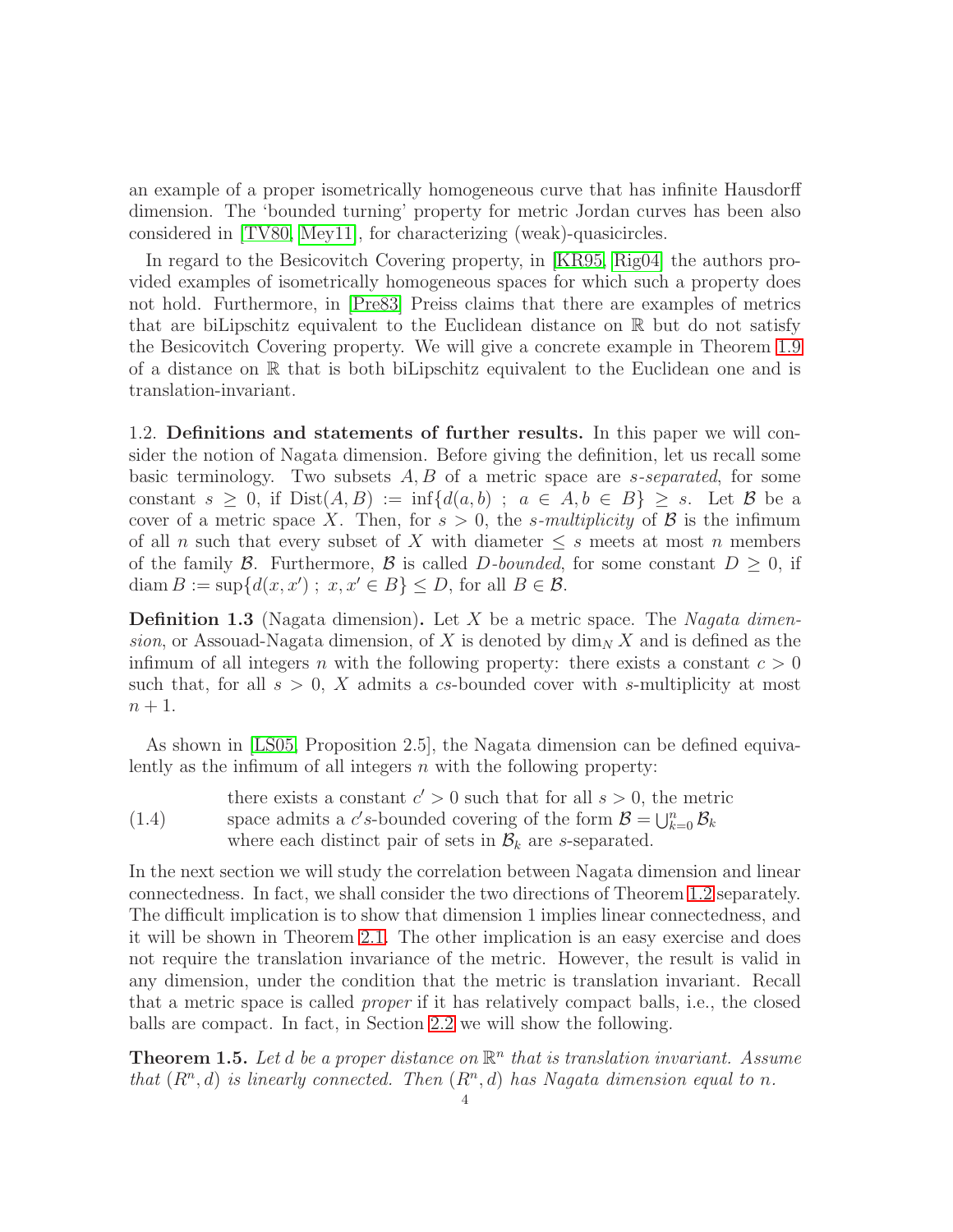In section [3,](#page-11-0) we provide a proof for the characterization of isometrically homogeneous spaces homeomorphic to R as those metric spaces that are R-invariant. The result is a corollary of results in [\[MZ74\]](#page-23-3) as pointed out in [\[Gro81\]](#page-23-4). Namely, we show the following.

<span id="page-4-0"></span>**Theorem 1.6** (Corollary of Hilbert  $5<sup>th</sup>$  Theory). Let  $(X, d)$  be a metric space that is topologically equivalent to  $\mathbb{R}$ . If  $\text{Isom}(X, d) \curvearrowright X$  transitively, then there exists a function  $h : \mathbb{R} \to \mathbb{R}$  such that  $(X, d)$  is isometric to  $(\mathbb{R}, d_h)$ , where

(1.7) 
$$
d_h(s,t) := h(|s-t|), \qquad \forall s,t \in \mathbb{R}.
$$

In Lemma [4.13,](#page-16-1) for any  $n \in \mathbb{N}$ , we characterize those functions  $h : \mathbb{R}^n \to \mathbb{R}$  for which the distance  $d_h$  is proper, i.e., its closed balls are compact, and is  $\mathbb{R}^n$ -invariant (and of course induces the standard topology).

In Section [4,](#page-12-0) we provide four pathological examples. Before stating the next result let us introduce the Besicovitch Covering Property.

**Definition 1.8** (BCP). We say that a metric space X satisfies  $BCP$  (the Besicovitch Covering Property) if there exists an integer  $N$  so that for every family of closed balls  $\mathcal{A} = \{A = \overline{B}(x_A, r_A)\}\$  such that  $\{x_A; A \in \mathcal{A}\}\$ is a bounded set, one can find a subfamily  $\mathcal{A}' \subset \mathcal{A}$  that covers the centers  $x_A, A \in \mathcal{A}$ , and so that every point in X belongs to at most N balls in  $\mathcal{A}'$ .

See Definition [4.1](#page-13-0) for an equivalent reformulation of such a property. See [\[Rig04\]](#page-23-12) for an historical introduction to BCP. The first example that we provide is the following. We will deduce it from Theorem [4.3](#page-13-1) in Remark [4.5.](#page-14-0)

<span id="page-4-1"></span>**Theorem 1.9.** For every  $L > 1$  there exists a translation-invariant distance on  $\mathbb{R}$ that is L-biLipschitz equivalent to the Euclidean distance but does not satisfies BCP.

The second example has non-linearly connected balls. Thus, by Theorem [1.2,](#page-2-1) such a space will have Nagata dimension different that the topological dimension. The construction for this result will be esplicited in Theorem [4.9.](#page-15-1)

**Theorem 1.10.** There exists a proper translation-invariant distance on  $\mathbb{R}$  such that  $(\mathbb{R}, d)$  is not linearly connected and has Nagata dimension  $> 1$ .

Other two notions of metric dimensions that we will study are the Hausdorff dimension and the Assouad dimension. The Hausdorff dimension of a metric space X is denoted by  $\dim_H(X)$  and its definition can be found in any Geometric Measure Theory, e.g., in [\[Fed69\]](#page-23-15). We recall the Assouad dimension here.

**Definition 1.11** (Assouad dimension). The Assound dimension of a metric space X is denoted by  $\dim_{Ass}(X)$  and is defined as the infimum of all numbers  $\beta > 0$  with the property that there exists some  $C > 1$  such that every set of diameter D can be covered by at most  $C\epsilon^{-\beta}$  sets of diameter at most  $\epsilon D$ .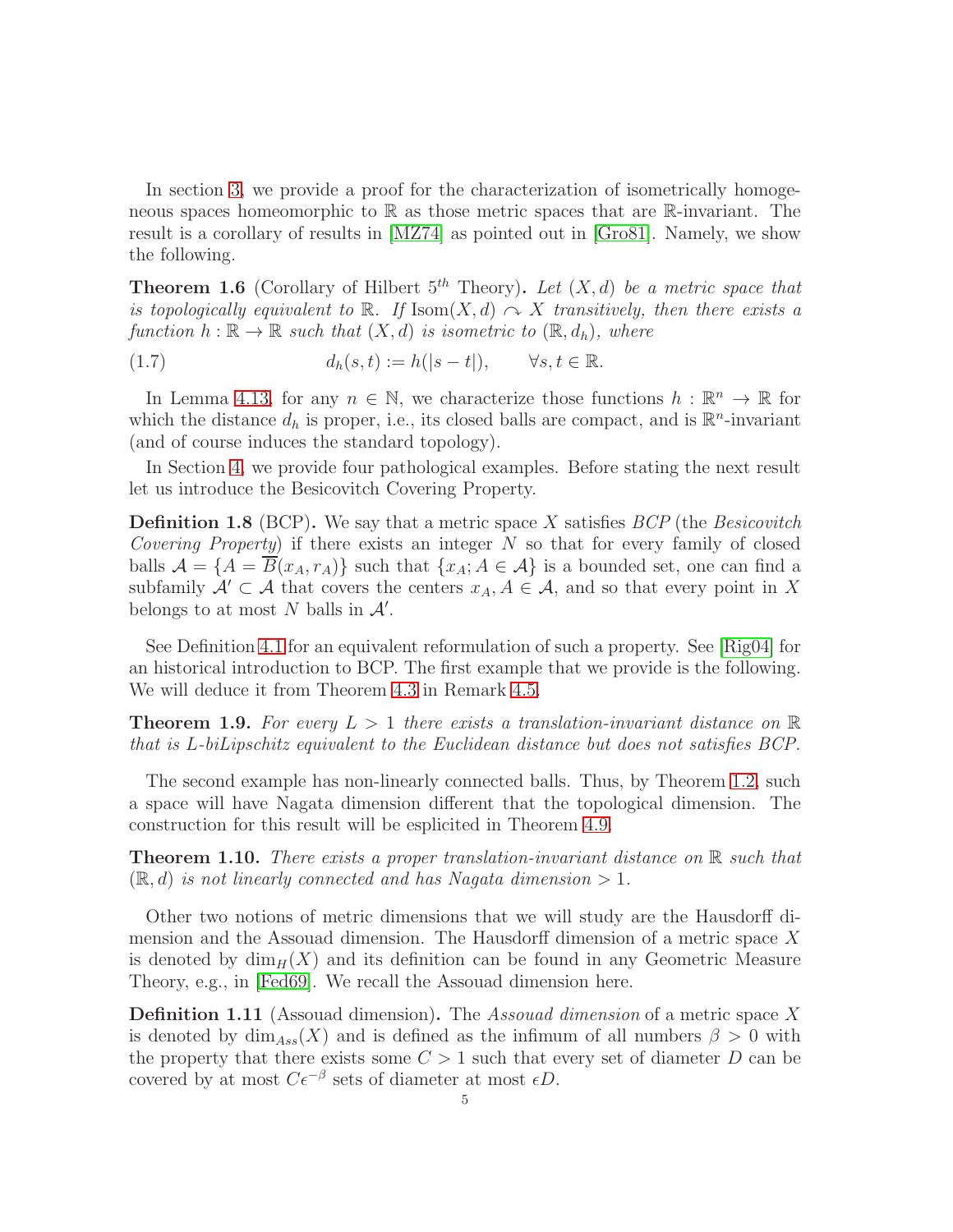As explained in [\[Hei01\]](#page-23-16), the Assouad dimension can be defined equivalently as the infimum of all numbers  $\beta > 0$  with the property that every ball of radius  $r > 0$  has at most  $C\epsilon^{-\beta}$  disjoint points of mutual distance at least  $\epsilon r$ , for some  $C > 1$  independent of the ball.

We shall provide the following two examples in Proposition [4.19](#page-18-0) and in in Proposition [4.21,](#page-19-0) respectively.

**Theorem 1.12.** There exist two proper translation-invariant distances  $d_1$ ,  $d_2$  on  $\mathbb{R}$ such that the Hausdorff dimension of  $(\mathbb{R}, d_1)$  is infinite and

 $\dim_{top}(\mathbb{R}, d_2) \neq \dim_H(\mathbb{R}, d_2) \neq \dim_{Ass}(\mathbb{R}, d_2).$ 

Finally, we show an example that shows that the notion of metric dimensions that we considered are not enough to distinguish the Euclidean distance up to biLipschitz equivalence. Such biLipschitz equivalence can be easily checked for translationinvariant distances, as shown in Lemma [4.23.](#page-20-1) Proposition [4.24](#page-21-0) will give the example.

<span id="page-5-0"></span>**Proposition 1.13.** There exists a proper translation-invariant distance d on  $\mathbb{R}$  such that  $(\mathbb{R}, d)$  has Assouad dimension 1, Nagata dimension 1, but it is not locally biLipschitz homeomorphic to the Euclidean line.

### 2. Linear connectedness and Nagata dimension

This whole section is devoted to the proof of Theorem [1.2.](#page-2-1) We begin by proving the following result.

<span id="page-5-1"></span>**Theorem 2.1.** Let d be a proper distance on R that is translation invariant. If  $(\mathbb{R}, d)$ has Nagata dimension 1, then  $(\mathbb{R}, d)$  is linearly connected.

Theorem [2.1,](#page-5-1) together with Theorem [1.5](#page-3-1) and Theorem [3.2,](#page-11-1) will provide a proof of Theorem [1.2.](#page-2-1) Before showing the detailed and rigorous proof of Theorem [2.1,](#page-5-1) we shall present an overview of the strategy.

Sketch of proof. Assume by contradiction that  $X := (\mathbb{R}, d)$  is not linearly connected. Namely, we get points 0, x, y such that  $0 < x < y$  and  $d(0, y) < d(0, x)$ . Use x and y to construct a map F from a "discrete cylinder"  $C := \mathbb{Z}/T\mathbb{Z} \times \{0,\ldots,k\}$  into X, with the following property:

$$
Dist(F(\mathbb{Z}/T\mathbb{Z}\times\{0\}), F(\mathbb{Z}/T\mathbb{Z}\times\{k\})) >> d(0, y),
$$

F is  $d(0, y)$ -Lipschitz, and, for some l,

$$
d(F(i,j), F(i+l, j)) = d(0, x), \qquad \forall i, j.
$$

By assumption,  $X$  has Nagata dimension equal to 1. Namely, for some constant  $c$ , we can pick a covering of X by two families  $\mathcal B$  and  $\mathcal W$  of sets ( $\mathcal B$  is for black,  $\mathcal W$  for white) such that each element in either of the families is bounded by  $2d(0, y)c$  and each two sets in the same family are  $2d(0, y)$ -separated. Now pull back the covering,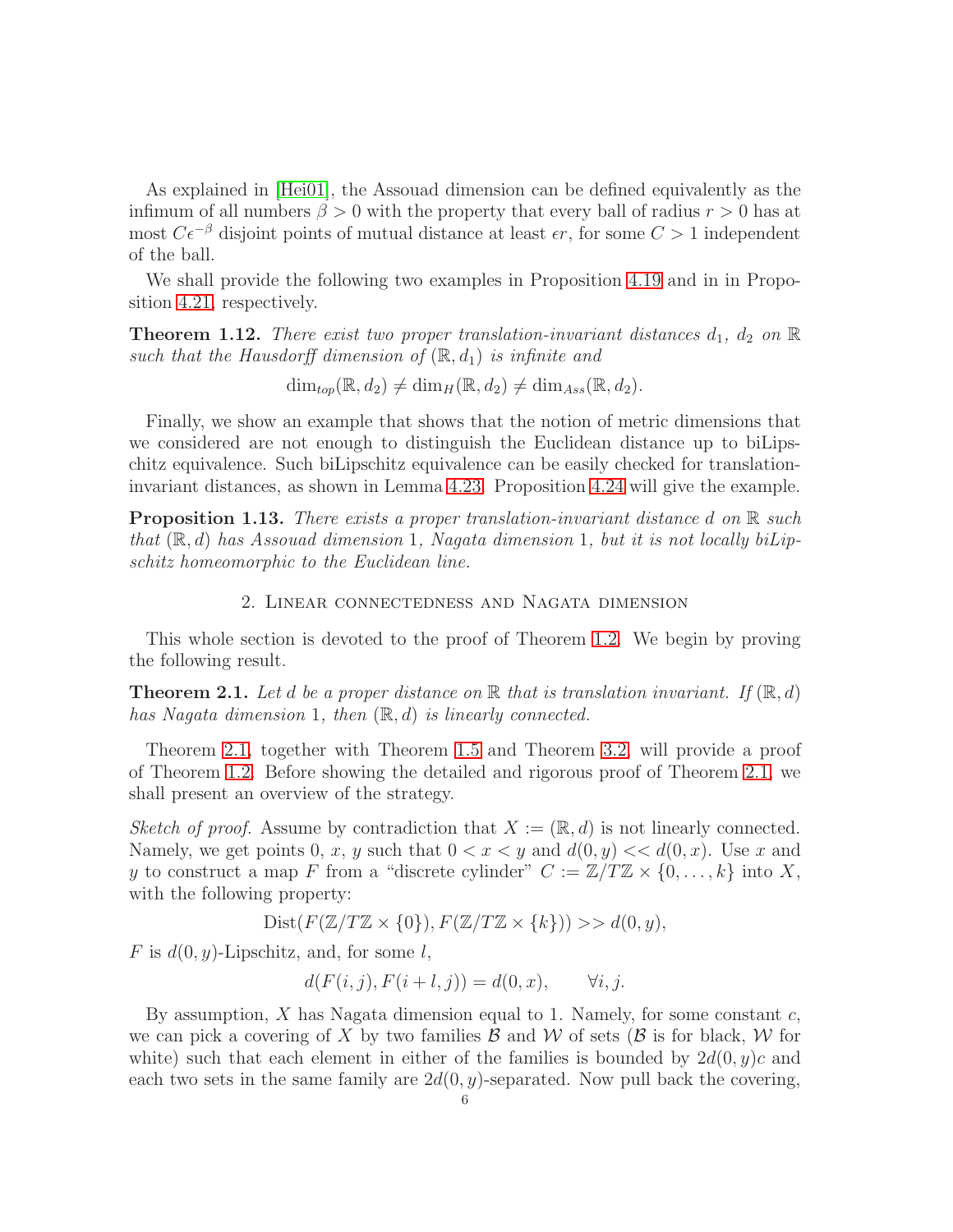i.e., an element z in the cylinder C is colored white if  $F(z)$  belongs to an element of W. The color of  $z$  is black otherwise.

We shall now use the fact that any Hex game cannot end with a tie. The fact that the black wins rephrases as the existence of a chain of 'consecutive' black points in C from  $\mathbb{Z}/T\mathbb{Z} \times \{0\}$  to  $\mathbb{Z}/T\mathbb{Z} \times \{k\}$ . This case leads easily to a contradiction with the fact that the sets of  $\beta$  where uniformly bounded. In case the white wins, there is a chain of 'consecutive' white points in C whose associated piecewise linear curve in the 'continuum' cylinder  $S^1 \times [0, k]$  is closed and not null-homotopic. Roughly speaking we get in this case the existence of two points in such a curve whose distance is approximately the distance of 0 from x. Thus the image under  $F$  of the chain of white points is contained in a single white set of big diameter. Again, we reach a contradiction with the boundedness of elements in  $W$ .

<span id="page-6-0"></span>2.1. Proof of Theorem [2.1.](#page-5-1) Assume that  $X := (\mathbb{R}, d)$  has Nagata dimension equal to 1 with respect to a constant c, in the sense of Property  $(1.4)$ . Assume  $c > 2$ . Assume by contradiction that  $X$  is not 3c-linearly connected. Namely, using translation invariance, we have two points  $x, y \in \mathbb{R}$  such that  $0 < x < y$  and  $d(0, x) > 3cd(0, y)$ . Without loss of generality we may assume that  $y = 1$  and  $d(0, y) = 1$ . We can also assume that, for some big  $m \in \mathbb{N}$  there is  $l \in \{1, 2, \ldots, m-1\}$  such that  $x = l/m$  and

$$
d(0,\frac{1}{m})\leq 1.
$$

Set  $R_k := \{0, 1, \ldots, 2k(m+1)\} \times \{0, \ldots, k\}$ , for  $k \in \mathbb{N}$  to be chosen. For a point  $i \in \mathbb{Z}$ , set [i] to be the integer such that  $[i] \in \{0, \ldots, m\}$  and  $i = [i] \mod m + 1$ . Define the map  $F = F_k : R_k \to X$  as

$$
F(i,j) := \frac{[i]}{m} + j.
$$

Endow  $R_k$  with the  $l^1$ -distance. We claim that F is 1-Lipschitz. Indeed, one only needs to check the images of points at distance 1. Namely, by translation invariance,

$$
d(F(i,j), (i,j+1)) = d(\frac{[i]}{m} + j, \frac{[i]}{m} + j + 1) = d(0,1) = 1,
$$

and, if  $[i] = m$ ,

$$
d(F(i,j), (i+1,j)) = d(1+j, 0+j) = d(1,0) = 1,
$$

if  $[i] \neq m$ ,

$$
d(F(i,j), (i+1,j)) = d(\frac{[i]}{m} + j, \frac{[i]+1}{m} + j) = d(0, \frac{1}{m}) \le 1.
$$

We plan to chose now the value of  $k$ . Notice that

$$
D_0 := \{0, 1, \dots, 2k(m+1)\} \times \{0\}
$$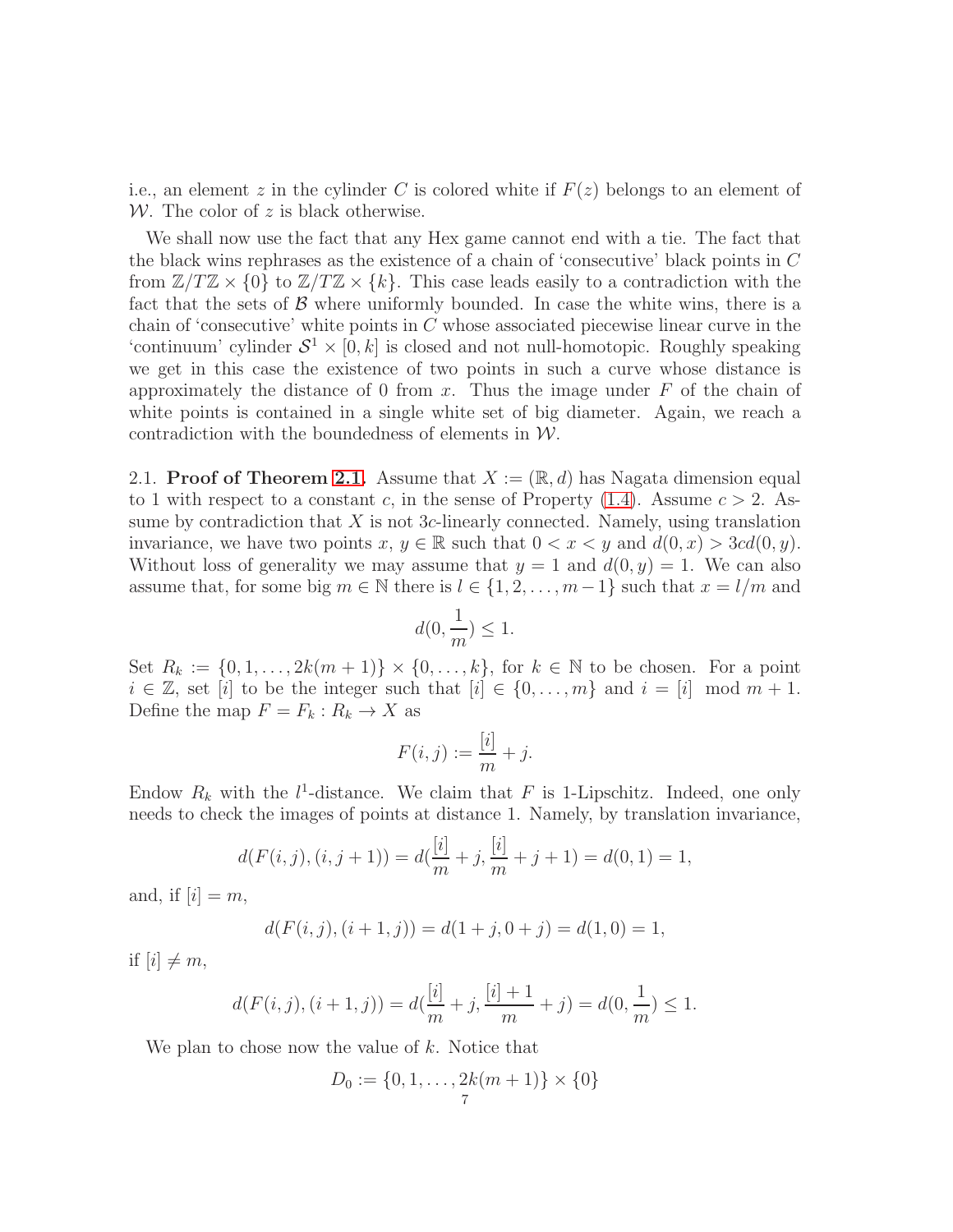and

<span id="page-7-0"></span>
$$
D_k := \{0, 1, \dots, 2k(m+1)\} \times \{k\}
$$

have the property that  $F(D_0) \subseteq [0,1]$  and  $F(D_k) \subseteq [k, k+1]$ . Since the distance is proper, we can take  $k > 1$  big enough so that

(2.2) 
$$
d(F(D_0), F(D_k) > 2c,
$$

where  $c$  is the constant coming from the Nagata dimension, as consequence of Property [\(1.4\)](#page-3-2). Let  $\beta$  and  $\mathcal W$  be a 'coloring' of X by 2c-bounded sets for which each coloring is 2-separated. Given a point  $z \in R_k$ , we say that z is white if  $F(z)$  belongs to an element in W. We say that z is black otherwise. So, if z is black,  $F(z)$  belongs to an element of  $\beta$ .

We say that two points in  $R_k$  are *neighboring* if they differ by  $(1, 0), (1, 1), (0, 1)$ . Thus each point not in the 'edge sides' of  $R_k$  has six neighbors. Given a finite sequence of points  $a_1, \ldots, a_N \in R_k$ , we say that they are *consecutive* if  $a_i$  and  $a_{i-1}$ are neighboring, for  $i = 2, \ldots, N$ .

Therefore by the property of the Hex game, see [\[Gal79\]](#page-23-17), there are two possibilities: either there are consecutive black points  $a_1, \ldots, a_N \in R_k$  such that  $a_1 \in D_1$  and  $a_N \in D_k$ , or there are consecutive white points  $b_1, \ldots, b_N \in R_k$  such that  $b_1 \in$  $\{0\} \times \{0, \ldots, k\}$  and  $b_N \in \{2k(m+1)\} \times \{0, \ldots, k\}.$ 

Consider the first case. Let  $A := \bigcup_{i=1}^{N} F(a_i)$ . Since  $a_i$  are consecutive, F is 1-Lipschitz, and the black family  $\mathcal B$  is 2-separated, we have that  $A$  is contained in only one set of  $\beta$ . However, since  $(2.2)$  and the fact that

$$
A \cap F(D_0) \neq \emptyset \neq A \cap F(D_k),
$$

we reach the contradiction that an element of  $\beta$  is not bounded by 2c.

Consider now the second case. Let

$$
\pi_1: R_k = \{0, 1, \dots, 2k(m+1)\} \times \{0, \dots, k\} \to \{0, 1, \dots, 2k(m+1)\},
$$
  

$$
\pi_2: R_k = \{0, 1, \dots, 2k(m+1)\} \times \{0, \dots, k\} \to \{0, \dots, k\}
$$

be the projections on the first and second factor of the product, respectively. Let

$$
S_t := \pi_1^{-1}\{t(m+1)\}, \qquad \text{for } 0 \le t \le 2k.
$$

Clearly, the cardinality of each  $S_t$  is  $k+1$ . Observe that, since the  $b_i$  are consecutive, we have that  $S_t \cap \{b_1, \ldots, b_N\} \neq \emptyset$ , for each  $0 \leq t \leq 2k$ . Since  $2k > k+1$ , there exist  $t_1, t_2$ , with  $t_1 < t_2$ , and  $s_1, s_2 \in \{0, ..., N\}$  such that  $b_{s_i} \in S_{t_i}, i = 1, 2$ , and  $\pi_2(b_{s_1}) = \pi_2(b_{s_2}).$ 

Let  $\sigma$  be the piecewise linear curve on  $\mathbb{R}^2$  determined by the points  $b_{s_1}, \ldots, b_{s_2}$ . Let  $T := m + 1$ . Let  $\pi : \mathbb{R}^2 \to \mathbb{R}/T\mathbb{Z} \times \mathbb{R}$  be the quotient map. Consider now the curve  $\gamma := \pi \circ \sigma$ , which is closed and not null-homotopic.

To continue the proof of the theorem, we need the following algebraic-topological lemma. The proof is easy and it should be possible to find it elsewhere.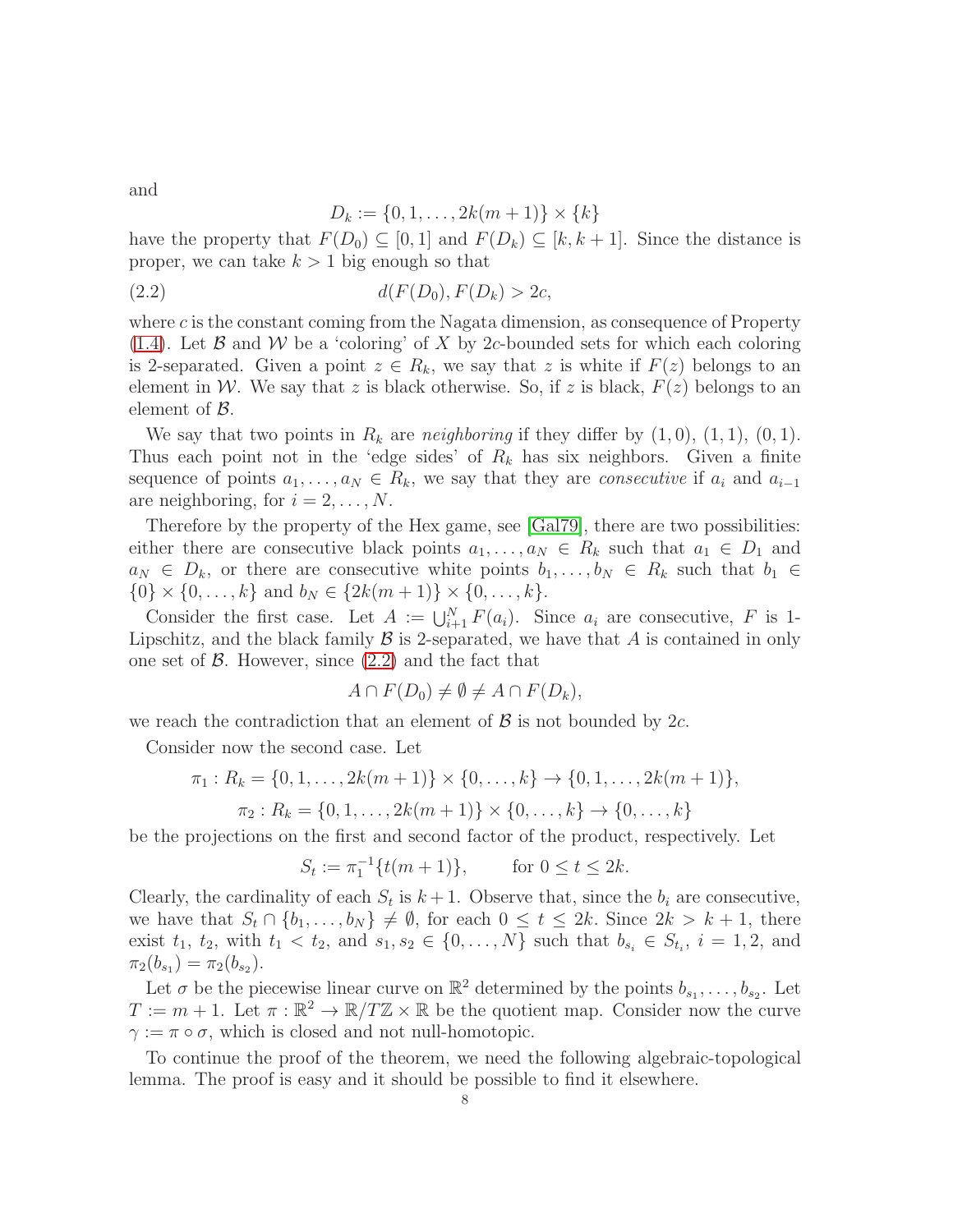**Lemma 2.3.** Let  $C = \mathbb{R}/\mathbb{Z} \times \mathbb{R}$  be the cylinder. Let  $\gamma$  be a closed curve in C that is not null-homotopic. For  $l \in \mathbb{R}/\mathbb{Z}$ , consider the new curve

$$
\gamma_l: t \mapsto \gamma(t) + (l, 0).
$$

Then  $\text{Im}(\gamma) \cap \text{Im}(\gamma_i) \neq \emptyset$ 

Using the above lemma, there exists  $p \in \text{Im}(\gamma) \cap \text{Im}(\gamma_l)$ , with l the value for which the initial point  $x = l/m$ . Namely, we have that  $p, p + (l, 0) \in \text{Im}(\gamma)$ . Since the map F is  $(m+1,0)$ -periodic, it passes to a quotient map

$$
\hat{F}:\mathbb{Z}/T\mathbb{Z}\times\mathbb{Z}\to X.
$$

Be aware that the point p might not be a point of  $\mathbb{Z}/T\mathbb{Z}\times\mathbb{Z}$ . However, we can find a sequence of consecutive points  $\tilde{b}_1, \ldots, \tilde{b}_N \in \text{Im}(\gamma) \cap \mathbb{Z}/T\mathbb{Z} \times \mathbb{Z}$  with  $d(p, \tilde{b}_1) \leq 1$  and  $d(p+(l,0),\tilde{b}_N) \leq 1$ . Thus  $d(\tilde{b}_1+(l,0),\tilde{b}_N) \leq 2$ . Similarly as in the first case, the set  $B := \bigcup_{i=1}^N \hat{F}(\tilde{b}_i)$  is contained in only one set of W. However, since  $c > 2$ ,

$$
d(\hat{F}(\tilde{b}_N), \hat{F}(\tilde{b}_1)) \ge d(\hat{F}(\tilde{b}_1 + (l, 0)), \hat{F}(\tilde{b}_1)) - 2
$$
  
\n
$$
\ge d(\hat{F}(\tilde{b}_1) + l/m), \hat{F}(\tilde{b}_1)) - 2
$$
  
\n
$$
= d(x, 0) - 2 > 3c - 2 > 2c.
$$

<span id="page-8-0"></span>Thus we reached the contradiction that an element of W is not bounded by  $2c$ .  $\Box$ 

#### 2.2. Consequences of linear connectedness.

**Definition 2.4** (Linear connectedness). A metric space X is said to be  $\lambda$ -linearly connected, for  $\lambda \geq 1$ , if, for all  $x, y \in X$ , there exists a connected subset  $S \subset X$ containing x and y such that  $\text{diam}(S) \leq \lambda d(x, y)$ .

<span id="page-8-1"></span>Remark 2.5. If X is  $\lambda$ -linearly connected, then every ball  $B(p,r) \subset X$  is in the connected component of  $B(p, \lambda r)$  containing p. On the other hand, if a metric space X has the property that every ball  $B(p, r) \subset X$  is in the connected component of  $B(p, \lambda r)$  containing p, then X is 2 $\lambda$ -linearly connected.

In particular we point out that if  $X$  is 1-linearly connected, then both open balls and closed balls are connected. If, moreover, X is locally path connected, e.g.,  $\mathbb{R}^n$ , then the open balls are path connected.

<span id="page-8-2"></span>**Proposition 2.6.** Let  $(X, d)$  be a  $\lambda$ -linearly connected metric space. Then there exists a metric  $d'$  on  $X$  that is  $\lambda$ -biLipschitz equivalent to  $d$  and has the property that, for all  $\epsilon > 0$ ,  $(X, d')$  is  $(1 + \epsilon)$ -linearly connected.

Proof. Define the function

 $(2.7)$  $\mathcal{U}(x, y) := \inf \{ \text{diam}(S) : \{x, y\} \subseteq S \subseteq X, S \text{ connected } \}.$ 

Such a  $d'$  is a distance. Indeed, the only nontrivial property to check is the triangle inequality. For doing this, let  $x, y, z \in X$  and  $\epsilon > 0$ . Take  $S, T \subseteq X$  connected sets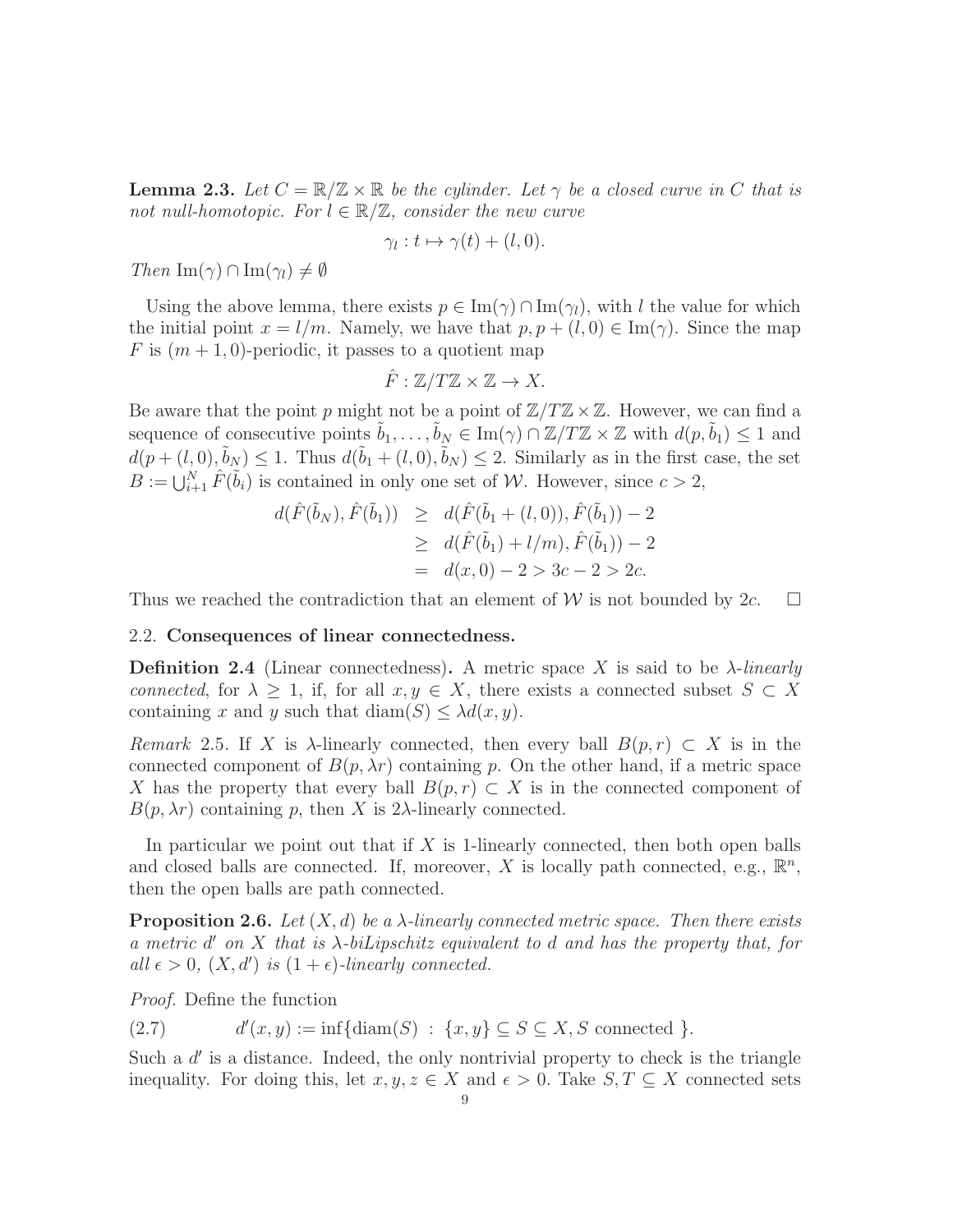such that  $\{x, y\} \subseteq S$  and  $\{y, z\} \subseteq T$  with  $\text{diam}(S) \leq d'(x, y) + \epsilon$  and  $\text{diam}(T) \leq$  $d'(y, z) + \epsilon$  Since S and T intersect in y, their union is connected, and it contains both  $x$  and  $z$ . Therefore, we have

 $d'(x, z) \leq \text{diam}(S \cup T) \leq \text{diam}(S) + \text{diam}(T) \leq d'(x, y) + \epsilon + d'(y, z) + \epsilon.$ 

Hence, since  $\epsilon$  was arbitrary, we conclude that  $d'(x, z) \leq d'(x, y) + d'(y, z)$ .

By construction, we have  $d \leq d'$ . By the fact that  $(X, d)$  is assumed to be  $\lambda$ -linearly connected, we  $d' \leq \lambda d$ . Thus d' is  $\lambda$ -biLipschitz equivalent to d.

Now we show that d' is  $(1 + \epsilon)$ -linearly connected, for all  $\epsilon > 0$ . Notice that if S is a connected set in X then, for all  $x, y \in S$ , then, from the definition of  $d', d'(x, y) \leq \text{diam}(S) := \text{diam}_d(S)$ . Using also that  $d \leq d'$ , we conclude that  $\text{diam}_{d'}(S) = \text{diam}_{d}(S)$ , for all connected sets S. Hence, for all  $x, y \in X$ 

$$
d'(x, y) = \inf \{ \operatorname{diam}_d(S) : \{x, y\} \subseteq S \subseteq X, S \text{ connected } \}
$$

$$
= \inf \{ \operatorname{diam}_{d'}(S) : \{x, y\} \subseteq S \subseteq X, S \text{ connected } \}.
$$

In other words,  $(X, d')$  is  $(1 + \epsilon)$ -linearly connected.

<span id="page-9-0"></span>**Proposition 2.8.** Let X be a proper metric space that is  $(1 + \epsilon)$ -linearly connected, for all  $\epsilon > 0$ . Then X is 1-linearly connected.

*Proof.* Let  $x, y \in X$ . For each  $\epsilon > 0$  we choose a connected subset  $S_{\epsilon}$  containing  $x, y$ with diam( $S_{\epsilon}$ )  $\leq (1+\epsilon)d(x, y)$ . Since X is proper and a closure of a connected set is connected, we can assume that  $S_{\epsilon}$  is compact.

By Blaschke's Theorem, there exists  $\epsilon_n \to 0$  such that  $S_{\epsilon_n} \to S$  with respect to the Hausdorff distance and  $S$  is compact. It is a straightforward calculation to check that S is connected, contains x and y, and diam(S) =  $d(x, y)$ .

An immediate consequence of Proposition [2.8](#page-9-0) and the proof of Proposition [2.6](#page-8-2) is the following.

<span id="page-9-1"></span>**Corollary 2.9.** Let  $(X,d)$  be a proper, linearly connected metric space. Then there exists a biLipschitz equivalent metric  $d'$  on X, that is proper, such that  $(X, d')$  is 1-linearly connected. Moreover, d' can be chosen such that  $Isom(X, d) \subseteq Isom(X, d')$ .

Proof of Theorem [1.5.](#page-3-1) For Corollary [2.9](#page-9-1) and the fact that Nagata dimension is preserved by biLipschitz map, we can also assume that  $d$  is 1-linearly connected. In particular, each open ball is connected. Since d induces the usual topology on  $\mathbb{R}^n$ , its open balls are in fact path connected.

Fix  $s > 0$ . Consider the closure of the open ball  $B := \overline{B(0, s)}$ . Given an affine hyper-plane  $\Pi$ , we say that  $\Pi$  is tangent to  $B$  if  $\Pi \cap \partial B \neq \emptyset$  and  $\Pi \cap \overset{\circ}{B} = \emptyset$ . Pick  $\Pi_1$ to be any hyper-plane in  $\mathbb{R}^n$ . Let  $\Pi'_1$  be an affine hyper-plane parallel to  $\Pi_1$  that is tangent to  $B$ . Notice that, since  $B$  is symmetric under inversion, there is only one more possibility for such a plane, namely  $-\Pi'_1$ . Pick  $v_1 \in \Pi'_1 \cap \partial B$ .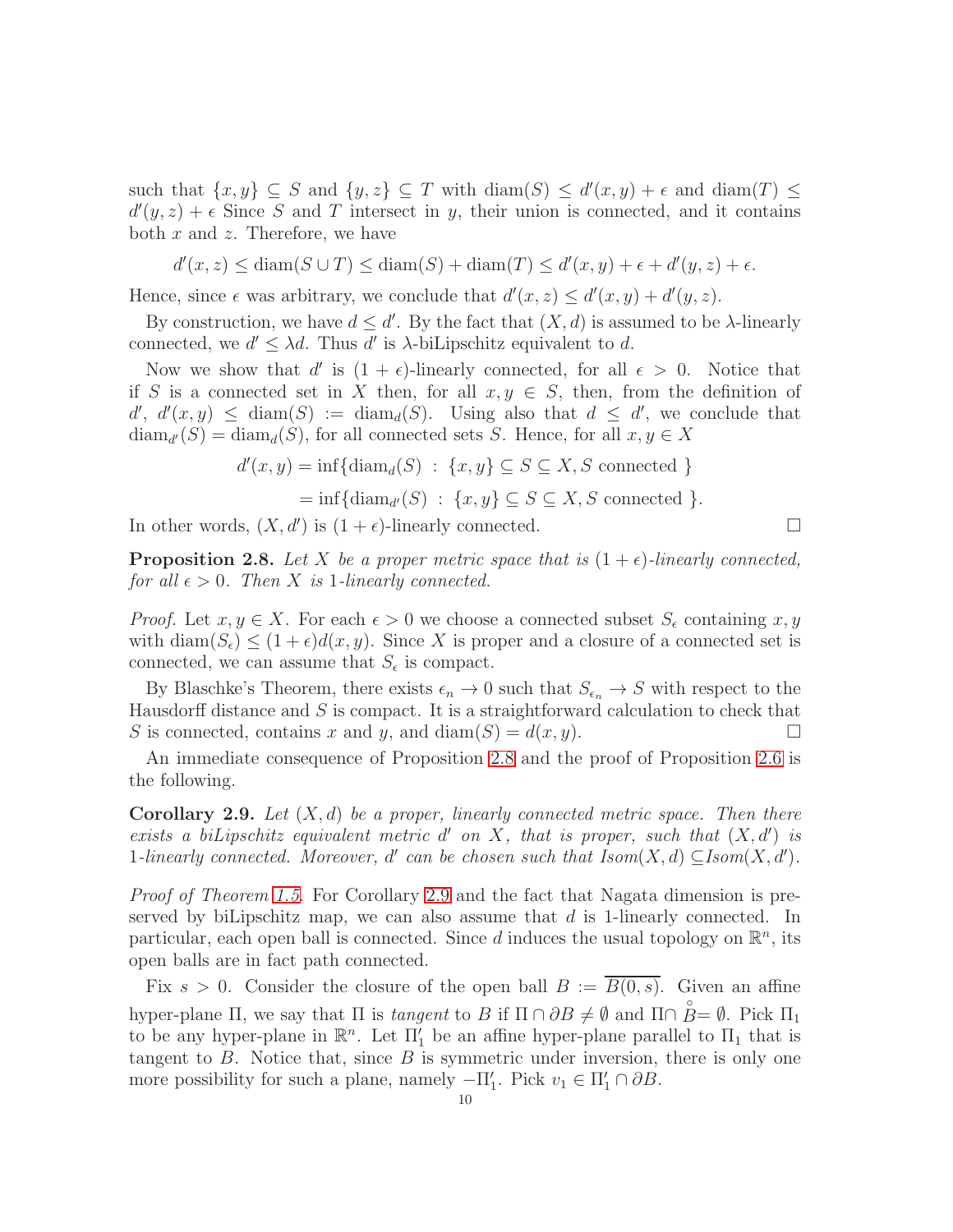By recurrence, assume we already select  $v_1, \ldots, v_k, k < n$ , linearly independent vectors in  $\mathbb{R}^n$ . Pick a hyper-plane  $\Pi_{k+1}$  (through 0) in  $\mathbb{R}^n$  such that

$$
\mathrm{span}\{v_1,\ldots,v_k\}\subseteq\Pi_k.
$$

Let  $\Pi'_{k+1}$  be an affine hyper-plane parallel to  $\Pi_{k+1}$  tangent to B. Pick  $v_{k+1} \in \Pi'_{k+1} \cap$ ∂B.

Let  $Q$  be the (closed) *n*-dimensional parallelepiped defined by the planes

$$
\Pi'_1, -\Pi'_1, \Pi'_2, -\Pi'_2, \ldots, \Pi'_n, -\Pi'_n.
$$

One can construct a cover of  $\mathbb{R}^n$  (as in the usual 'brick' cover) by translations of Q with the property that any other translation of  $Q$  will meet at most  $n + 1$  elements of such a cover. Since  $B(0, s) \subseteq Q$ , this cover will have s-multiplicity  $n + 1$ .

The proof will be concluded if we show that Q has diameter less than cs, for some constant c depending only on n. For doing this, let us make use of the fact that  $B$ is path connected. For any  $i = 1, \ldots, n$ , let  $\gamma_i$  (resp.  $\bar{\gamma}_i$ ) be the curve from 0 to  $v_i$ (resp.  $-v_i$ ) inside B. Let  $\Gamma_i$  be the curve obtained joining together  $\gamma_i$ ,  $\bar{\gamma}_i$ ,  $-\gamma_i$ ,  $-\bar{\gamma}_i$ , by translating them. Assume  $\Gamma_i$  is parametrized by [0, 1]. Let  $q := -2(v_1, \ldots, v_n)$ . Consider the map

$$
F: [0,1]^n \to \mathbb{R}^n
$$

$$
F(t_1, \ldots, t_n) := q + \Gamma_1(t_1) + \ldots \Gamma_n(t_n).
$$

We claim that diam(Im F)  $\leq$  8ns and  $Q \subseteq$  Im F. Indeed, diam  $\Gamma_i \leq 4s$  and so every point in Im F has distance at most  $n4s$  from  $F(0) = q$ . Regarding the containment of Q, consider the inclusion  $\iota : \partial([0,1]^n) \to [0,1]^n$ . We claim that  $\text{Im}(F \circ \iota) \cap Q = \emptyset$ and that

$$
F \circ \iota : \partial([0,1]^n) \simeq S^{n+1} \to \mathbb{R}^n \setminus Q \simeq S^{n+1}
$$

has degree 1, which then will give that  $Q$  is covered by Im F. For seeing this, we observe that Q is a fundamental domain for the lattice

$$
\Lambda := \mathrm{span}_{\mathbb{Z}}\{v_1, \ldots, v_n\}.
$$

Namely, for all  $\lambda \in \Lambda \setminus \{0\}$ , we have  $(\lambda + \hat{Q}) \cap \hat{Q} = \emptyset$  and  $\bigcup_{\lambda \in \Lambda} (\lambda + Q) = \mathbb{R}^n$ . Moreover, the set  $F(\partial([0,1]^n))$  is in the topological annulus

$$
\bigcup \{ Q + \sum_{i=1}^{n} a_i v_i : a_1 \in \mathbb{Z}, |a_i| \leq 1, \sum |a_i| \neq 0 \}.
$$

 $\Box$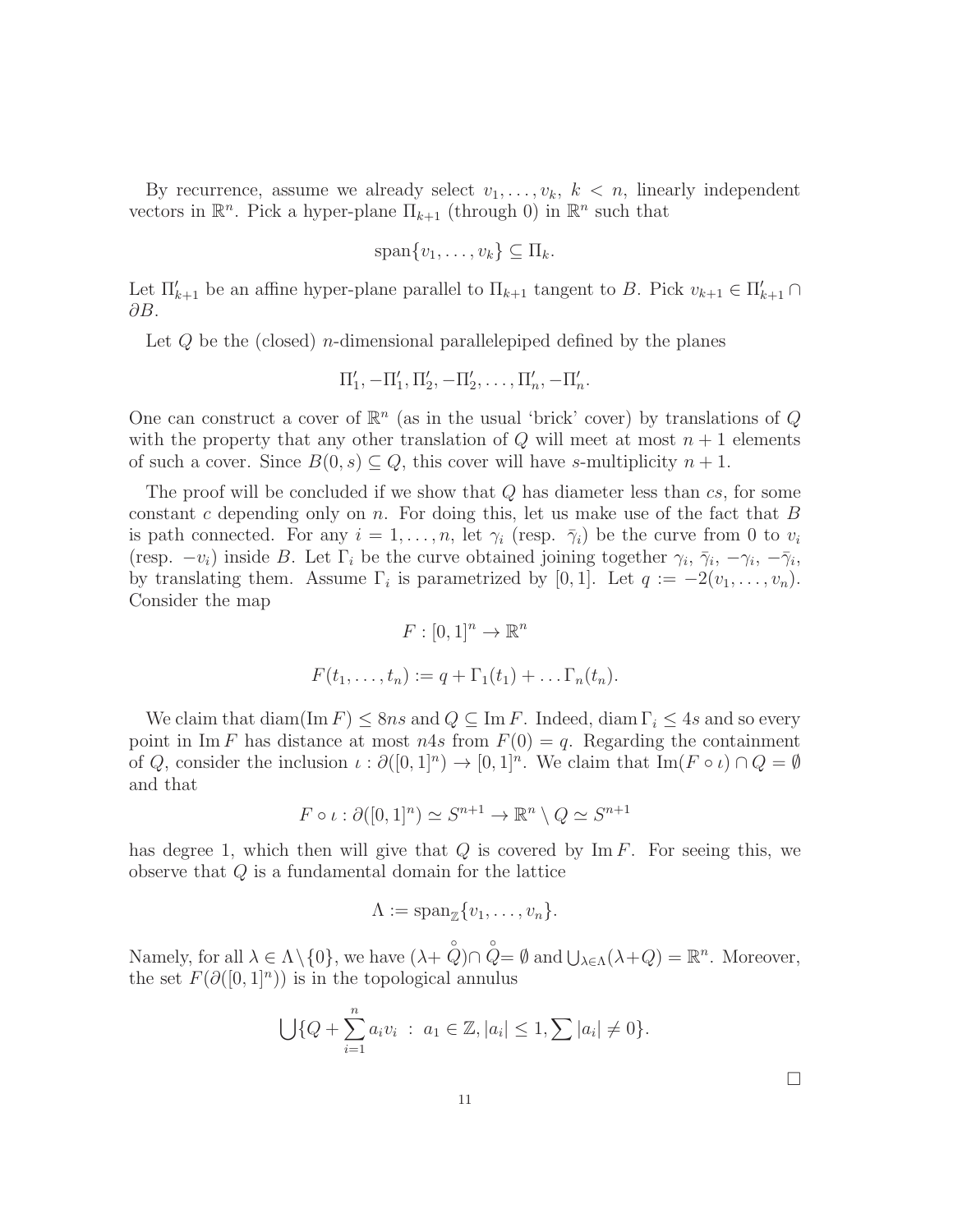#### <span id="page-11-0"></span>3. Characterization of isometrically homogeneous curves

Given a function  $h : \mathbb{R} \to \mathbb{R}$ , define

(3.1) 
$$
d_h(s,t) := h(|s-t|),
$$

for any  $s, t \in \mathbb{R}$ . If h is such that  $d_h$  is a metric on  $\mathbb{R}$ , then  $(\mathbb{R}, d_h)$  is an isometrically homogeneous metric space. Indeed, the standard translations preserve the distance  $d_h$ .

In this section we shall prove Theorem [1.6.](#page-4-0) Namely we show the following characterization of dimension-one isometrically homogeneous metric spaces.

<span id="page-11-1"></span>**Theorem 3.2** (Corollary of [\[MZ74\]](#page-23-3)). Let  $(X, d)$  be a metric space that is topologically equivalent to R. If Isom $(X, d) \curvearrowright X$  transitively, then  $(X, d)$  is isometric to  $(\mathbb{R}, d_h)$ for some function h.

We recall again that the above theorem is not a new one. It is a special case of a general fact already pointed out in [\[Gro81\]](#page-23-4) and [\[Ber89\]](#page-23-5). We provide here a specific proof based on Hilbert  $5<sup>th</sup>$  Theory in dimension 1. Here is an easy lemma needed in the proof of the theorem.

**Lemma 3.3.** In the hypotheses of the above theorem, for any  $p, q \in X$ , there exists a map  $g \in \text{Isom}(X, d)$  that preserves the topological orientation and is such that  $g(p) = q$ . Moreover, such orientation-preserving isometry is unique.

Proof. The fact that orientation-preserving isometries act transitively is an easy connectedness argument, using the fact that the limit of orientation-preserving isometries is an orientation-preserving isometry, and that the composition of two orientationnon-preserving isometries is an orientation-preserving isometry.

Suppose non-uniqueness, i.e., there are two such maps  $g_1$  and  $g_2$ . Then the map  $g_2^{-1} \circ g_1$  fixes p. We claim that the set

$$
F := \{ x \in X \mid (g_2^{-1} \circ g_1)(x) = x \}
$$

is all X, contradicting the fact that  $g_1 \neq g_2$ . Trivially, F is closed. Since X is topologically a line,  $X \setminus F$  is topologically a collection of open intervals. Let us identify X with R. So, by contradiction, if  $F \neq X$ , then one of the components of  $X \setminus F$  is an interval  $(a, b)$ . So a and b are fixed by  $f := g_2^{-1} \circ g_1$  but not the interior of the interval. Now,  $(a, b) \neq (-\infty, +\infty)$  since  $p \in F$ . We may assume  $a \neq -\infty$ . Take an auxiliary point  $c \in (a, b)$  and look at the point

(3.4) 
$$
m := \min\{x > a : d(a, x) = d(a, c)\}
$$

We have  $f(m) \neq m$ . If  $f(m) < m$ , then

$$
d(a, f(m)) = d(f(a), f(m)) = d(a, m) = d(a, c),
$$
<sup>12</sup>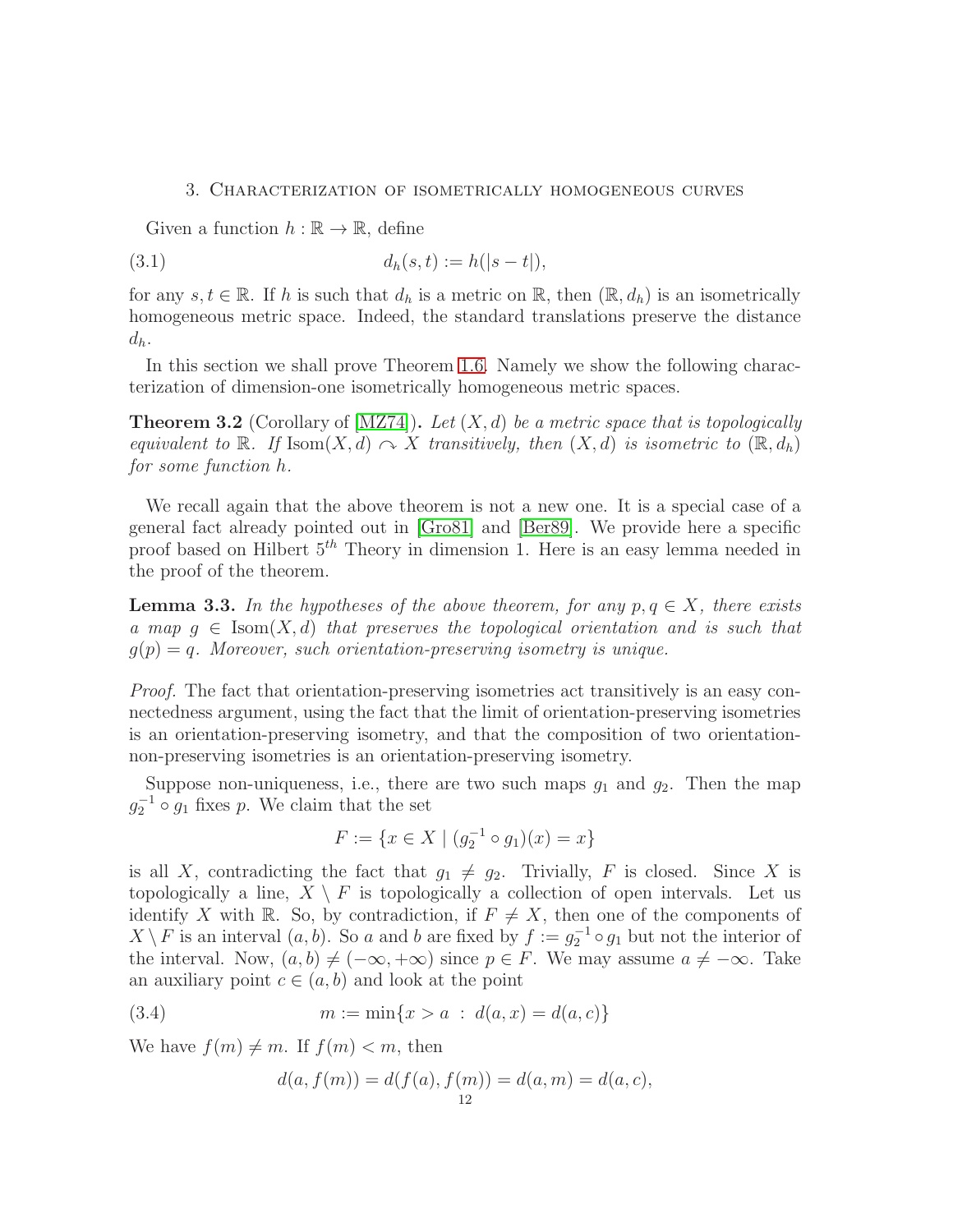which contradicts the minimality of m. If  $f(m) > m$ , then  $f^{-1}(m) < m$ . So

$$
d(a, f^{-1}(m)) = d(f^{-1}(a), f^{-1}(m)) = d(a, m) = d(a, c),
$$

which again contradicts the minimality of  $m$ .

*Proof of Theorem [3.2.](#page-11-1)* Set  $G := \text{Isom}^+(X, d)$  the group of all isometries that preserve the topological orientation. By the previous lemma,  $G \cap X$  transitively and, given two points  $x, y \in X$ , there exists a unique  $g \in G$  with  $g(x) = y$ . Therefore, fixed a point  $x_0 \in X$ , the continuous map

$$
\psi: G \to X
$$
  

$$
g \mapsto \psi(g) := g(x_0)
$$

is a bijection, and so a homeomorphism. Thus  $G$  is topologically  $\mathbb{R}$ .

Therefore,  $(G, \circ)$  is a locally compact topological group homeomorphic to  $\mathbb{R}$ , (one can also easily proof that such a group is Abelian). By the solution on the Hilbert  $5^{th}$  problem, G is isomorphic to  $(\mathbb{R}, +)$ , say, by a homomorphism  $\phi : (\mathbb{R}, +) \to (G, \circ)$ . The map

$$
\mathbb{R} \xrightarrow{\phi} G \xrightarrow{\psi} X
$$

is a homeomorphism that we claim to be an isometry between  $(\mathbb{R}, d_h)$  and  $(X, d)$  with h defined as

$$
h(r) := d((\phi(r))(x_0), x_0).
$$

Indeed, for  $s, t \in \mathbb{R}$ , say with  $s > t$ ,

$$
d_h(s,t) = h(s-t)
$$
  
=  $d((\phi(s-t))(x_0), x_0)$   
=  $d((\phi(-t+s))(x_0), x_0)$   
=  $d((\phi(t)^{-1} \circ \phi(s))(x_0), x_0)$   
=  $d(\phi(s)(x_0), \phi(t)(x_0))$   
=  $d(\psi(\phi(s)), \psi(\phi(t))).$ 

 $\Box$ 

#### 4. Pathological examples

<span id="page-12-1"></span><span id="page-12-0"></span>4.1. A homogeneous distance without Besicovitch property. In this section we provide an explicit example of a distance on  $\mathbb R$  that is translation invariant, biLipschitz equivalent to the Euclidean distance, and does not satisfy Besicovitch Covering property. Such a property originates from Besicovitch's work. Here we state the version pointed out by Séverine Rigot.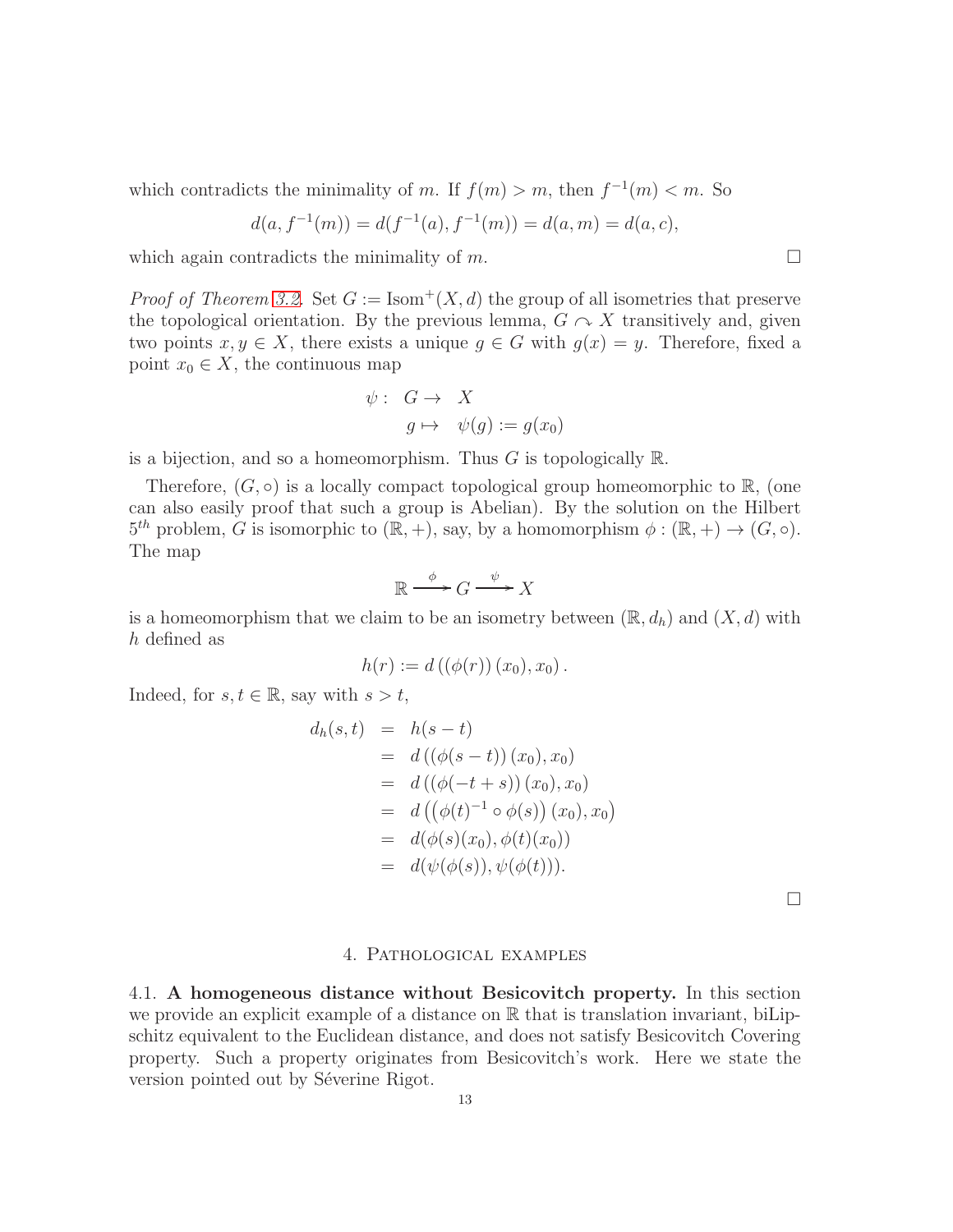<span id="page-13-0"></span>**Definition 4.1.** A metric space X satisfies BCP (the Besicovitch Covering Property) if there exists  $N \in \mathbb{N}$  such that, for all bounded subsets  $A \subseteq X$  and all functions  $r: A \to \mathbb{R}_+$ , there exists  $A \subseteq A$  such that

[4.1.](#page-13-0)1:

$$
A \subseteq \bigcup_{a \in \tilde{A}} \overline{B}(a, r(a)) \qquad \text{and} \qquad
$$

[4.1.](#page-13-0)2:

$$
\#\{a \in \tilde{A} \, : \, x \in \overline{B}(a, r(a))\} \le N, \quad \forall x \in X.
$$

Our distance will be constructed as the supremum of distances satisfying some properties. For defining the distance we consider first the family of all translationinvariant distances as follows. Define  $\mathcal D$  to be the collection of all distances  $\rho$  on  $\mathbb R$ such that  $\rho(x + v, y + v) = \rho(x, y)$ , for all  $x, y, v \in \mathbb{R}$  and  $\rho(0, x) \leq |x|$ , for all  $x \in \mathbb{R}$ . Given  $\rho \in \mathcal{D}$ , we set  $\rho(x) := \rho(0, x)$ .

<span id="page-13-3"></span>**Definition 4.2.** For  $D$  as above, define

$$
d := \sup \left\{ \rho \in \mathcal{D} \; : \; \rho(\frac{1}{n}) \le \frac{1}{n+1}, \forall n \in \mathbb{N} \right\}.
$$

<span id="page-13-1"></span>**Theorem 4.3.** The just-defined function d is a distance satisfying the following properties

[4.3.](#page-13-1)1:  $\frac{1}{2}|x| \leq d(x) \leq |x|,$ [4.3.](#page-13-1)2: d is translation-invariant, and **[4.3.](#page-13-1)3:**  $(\mathbb{R}, d)$  does not satisfies BCP.

The hardest property to show is the third. It is based on the fact that such a distance d admits infinitely many non-connected balls.

<span id="page-13-2"></span>**Lemma 4.4.** There exists a sequence  $r_n \to 0$  such that  $\overline{B}(0,r_n)$  is disconnected.

Let us postpone the proof of the lemma and present the proof of Theorem [4.3.](#page-13-1)

*Proof of Theorem [4.3.](#page-13-1)* Since d is defined as a supremum of distances, then d is a distance. Moreover, since such distances are translation-invariant, then  $d$  is translationinvariant.

For  $\rho(x,y) := \frac{1}{2}|x-y|$ , we have that  $\rho \in \mathcal{D}$ . Moreover, for all  $n \in \mathbb{N}$ ,  $\rho(\frac{1}{n})$  $\frac{1}{n}$ )  $\leq$ 1  $\frac{1}{n+1}$ , since  $n+1 \leq 2n$ . Thus  $d \geq \rho$  and then Property [4.3.](#page-13-1)1 and 4.3.2 are proved. Regarding [4.3.](#page-13-1)3, let  $r_n$  be the sequence of Lemma [4.4.](#page-13-2) Since  $\overline{B}(0, r_n)$  is a disconnected subset of R, there are  $y'_n, y''_n > 0$  such that  $(y'_n, y''_n)$  is a connected component of  $\mathbb{R}\setminus\overline{B}(0,r_n)$ . Set  $B_n := \overline{B}(y''_n - r_n, r_n)$ . Thus  $0 \in B_n$ , for all  $n \in \mathbb{N}$ , and  $(y'_n - y''_n, 0)$  is a connected component of  $\mathbb{R} \setminus B_n$ . Up to passing to a subsequence of  $r_n$ , we assume that  $y''_{n+1} - r_{n+1} \in (y'_n - y''_n, 0)$ . In other words, the points  $x_n := y''_n - r_n$  are such that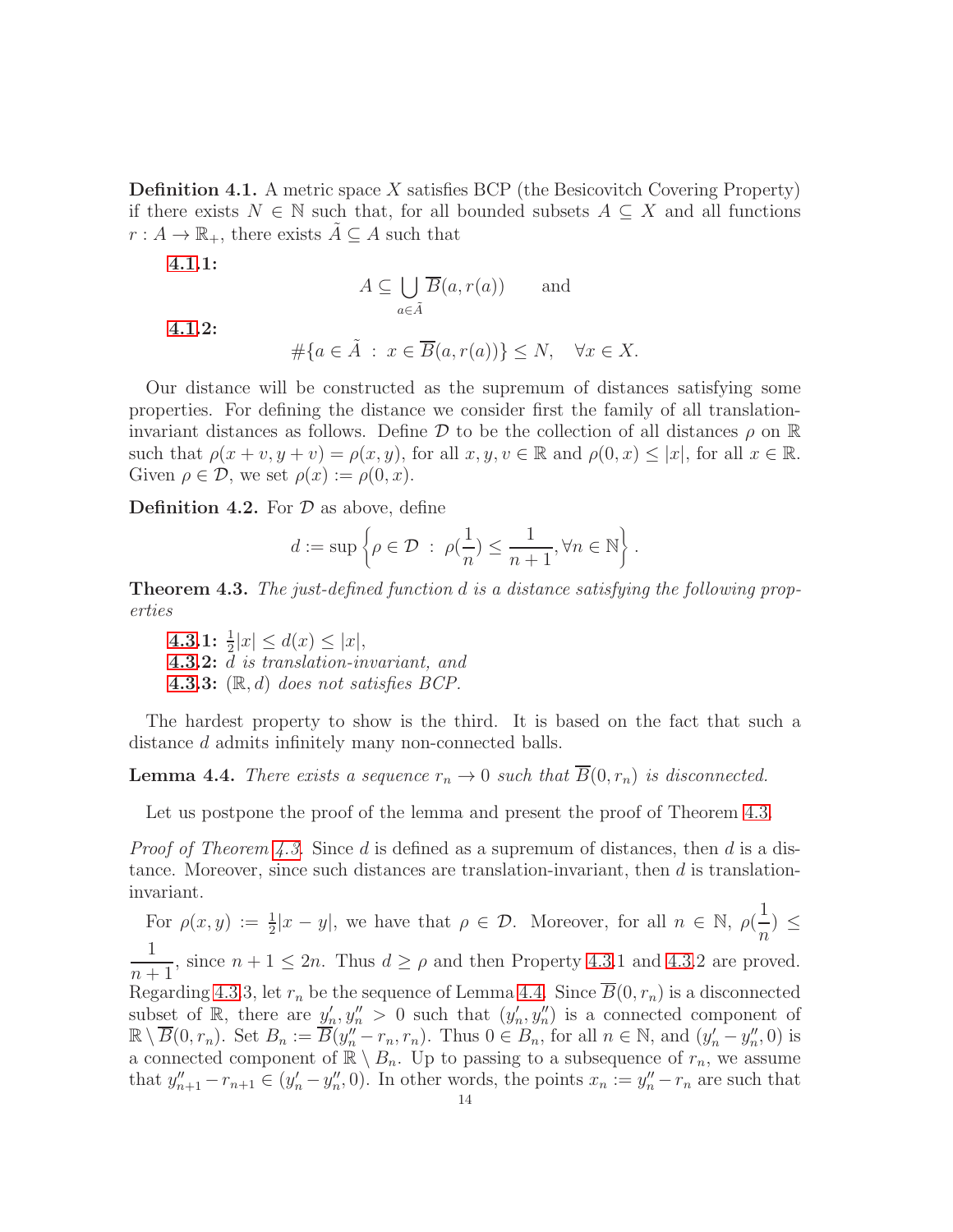$0 \in \overline{B}(x_n, r_n)$  and, if  $x_n \in \overline{B}(x_m, r_m)$ , then  $n = m$ . Thus, the set  $A := \{x_n : n \in \mathbb{N}\}\$ <br>is counterexample for BCP. is counterexample for BCP.

<span id="page-14-0"></span>Remark 4.5. The result of Theorem [4.3](#page-13-1) can be adapted to show Theorem [1.9.](#page-4-1) Indeed, one modifies Definition [4.2](#page-13-3) by requiring the inequalities only for  $n$  large enough in terms of L.

Proof of Lemma [4.4.](#page-13-2) Set

$$
d_k := \sup \left\{ \rho \in \mathcal{D} \; : \; \rho(\frac{1}{n}) \le \frac{1}{n+1}, \forall n \in \mathbb{N}, n > k \right\}
$$

and

<span id="page-14-1"></span>
$$
\delta_k := \sup \left\{ \rho \in \mathcal{D} \; : \; \rho(\frac{1}{n}) \leq \frac{1}{n+1}, \forall n \in \mathbb{N}, n \leq k \right\}.
$$

Thus

$$
(4.6) \t\t d = d_k \wedge \delta_k, \quad \forall k.
$$

Here and later, the symbol  $\land$  denotes the minimum of two functions.

<span id="page-14-2"></span>Furthermore, for all  $n \in \mathbb{N}$ , we have the implication

(4.7) 
$$
p \in \left(0, \frac{1}{n}\right) \text{ with } \delta_n(p) \leq \frac{1}{n+1} \implies p \leq \frac{1}{n+1},
$$

since, for  $x \in (0, 1/n)$ , one has  $\delta_n(x) = \min\{x, \frac{1}{n+1} - x + \frac{1}{n}\}$  $\frac{1}{n}$ .

We claim that, if  $p \in \left(\frac{1}{n+1}, \frac{1}{n}\right)$  $\frac{1}{n}$  and  $d(p) \leq \frac{1}{n+1}$ , then  $d_n(p) = d(p)$ . Indeed, from [\(4.6\)](#page-14-1), we have  $d_n(p) \wedge \delta_n(p) \leq \frac{1}{n+1}$ . In the case  $d_n(p) \geq \delta_n(p)$ , we have  $\delta_n(p) \leq \frac{1}{n+1}$ , and from [\(4.7\)](#page-14-2), we get  $p \leq \frac{1}{n+1}$ . But this is not the case, since p is assumed to be in  $\left(\frac{1}{n+1}, \frac{1}{n}\right)$  $\frac{1}{n}$ . In the case  $d_n(p) < \delta_n(p)$ , from [\(4.6\)](#page-14-1), we have  $d(p) = d_n(p) \wedge \delta_n(p) = d_n(p)$ . The claim is proved.

We now claim that  $d_k(p) \geq \frac{k+1}{k+2}|p|$ , for all  $p \in \mathbb{R}$  and  $k \in \mathbb{N}$ . Indeed, since the function  $\frac{x}{x+1}$  is increasing, we have  $\frac{k+1}{k+2} \leq \frac{n}{n+1}$ , for  $k \leq n$ . So  $\frac{k+1}{k+2}$  $\frac{1}{n} \leq \frac{1}{n+1}$  and the claim is proved.

Consequently, we can show that each ball  $B := \overline{B}(0, \frac{1}{n+1})$  is not connected. Indeed, the point  $1/n$  belongs to B, however we claim that

$$
B \cap \left(0, \frac{1}{n}\right) \subseteq \left(0, \frac{n+2}{(n+1)^2}\right).
$$

Indeed, take  $p \in \left(\frac{1}{n+1}, \frac{1}{n}\right)$  $\frac{1}{n}$ ) with  $d(p) \leq \frac{1}{n+1}$ . From the claims before, we get

$$
\frac{1}{n+1} \ge d(p) = d_n(p) \ge \frac{n+1}{n+2}p.
$$

Thus  $p \leq \frac{n+2}{(n+1)^2}$ . Since  $\frac{n+2}{(n+1)^2} < \frac{1}{n}$  $\frac{1}{n}$ , then such a ball B is disconnected.  $\square$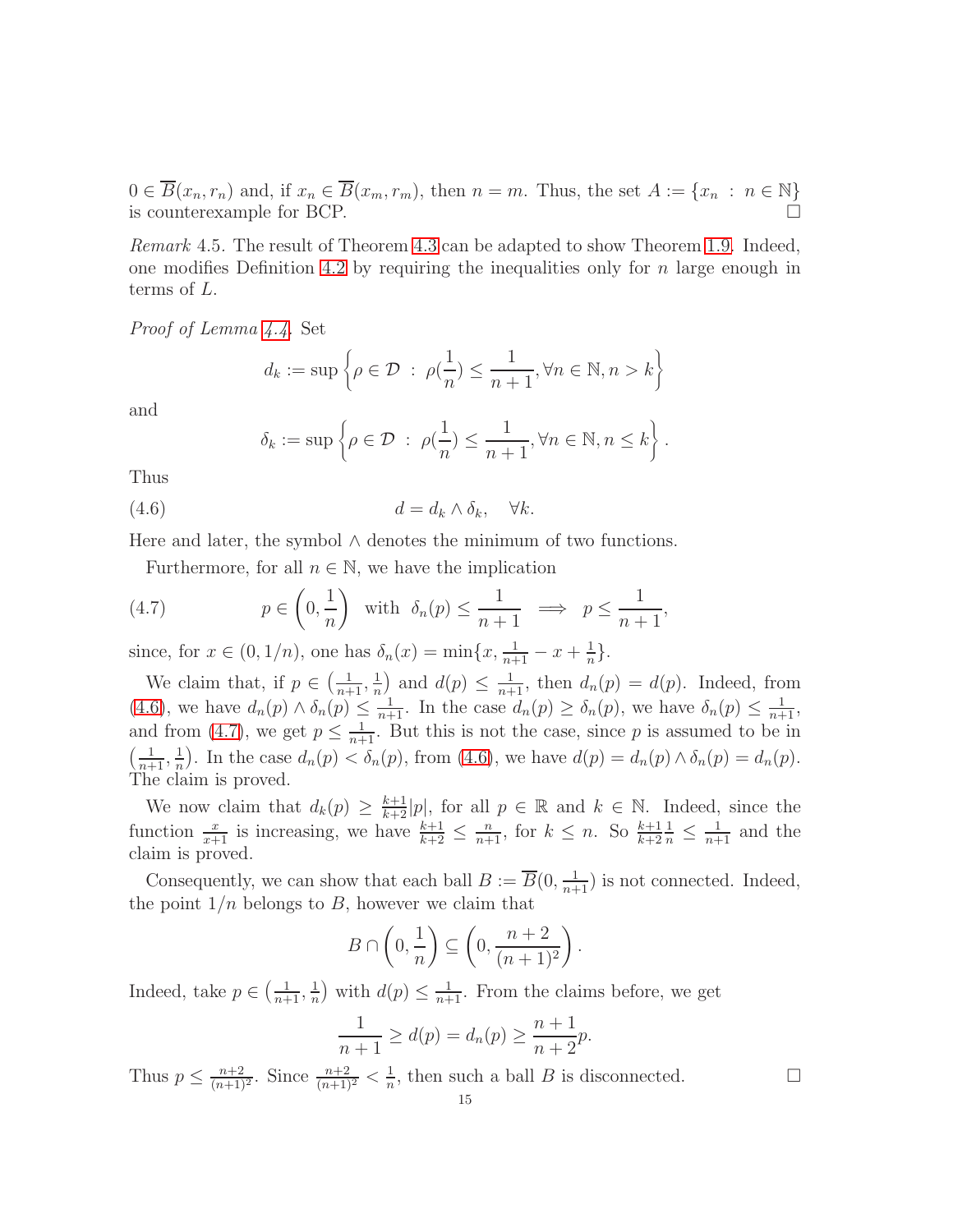<span id="page-15-0"></span>4.2. A homogeneous distance without linearly connected balls. In this section we provide an explicit example of a distance on R that is translation invariant and it is not linearly connected. By Theorem [1.2,](#page-2-1) such a distance will not have Nagata dimension equal to 1.

The distance will be constructed similarly to the distance of the previous section. For this reason, we shall use the same terminology, e.g., for the set  $D$  and the notation  $\rho(p)$  for  $p \in \mathbb{R}$  and  $\rho \in \mathcal{D}$ .

**Definition 4.8.** Let  $a_n$  be an increasing sequence such that  $a_n \nearrow \infty$ ,  $a_n/a_{n+1}$  is decreasing, and  $a_{n+1}/a_n^2 \to \infty$ . Define d as follows

$$
d := \sup \left\{ \rho \in \mathcal{D} \; : \; \rho(a_{n+1}) \le a_n, \forall n \in \mathbb{N} \right\}.
$$

<span id="page-15-1"></span>**Theorem 4.9.** The just-defined function d is a translation-invariant distance such that

**[4.9.](#page-15-1)1:**  $(\mathbb{R}, d)$  is not linearly connected, **[4.9.](#page-15-1)2:** the Nagata dimension of  $(\mathbb{R}, d)$  is not 1.

For the proof of the above theorem, we need the following auxiliary distance. Set

<span id="page-15-3"></span><span id="page-15-2"></span> $\partial_k := \sup \{ \rho \in \mathcal{D} \; : \; \rho(a_{k+1}) \leq a_k \}.$ 

Therefore we have the following properties:

$$
(4.10) \t\t d = \min_{k \in \mathbb{N}} \partial_k,
$$

(4.11) 
$$
\partial_k \ge \frac{a_k}{a_{k+1}} |\cdot|, \qquad \forall k \in \mathbb{N},
$$

and, setting  $q_n := (a_n + a_{n+1})/2$ , we have that

(4.12) on 
$$
(0, q_n)
$$
,  $\partial_n = |\cdot|$ ,  $\forall n \in N$ .

*Proof of Theorem [4.9.](#page-15-1)* It is easy to see that d is a translation-invariant distance. Also, the fact that  $\dim_N(\mathbb{R}, d) \neq 1$  is a consequence of Theorem [1.2.](#page-2-1) We are just left to prove the non-linear connectedness. Consider the ball  $B_n := \overline{B}(0, a_n)$ . Obviously both  $a_n$  and  $a_{n+1} \in B_n$ . Thus the midpoint  $q_n := (a_n + a_{n+1})/2$  is in the convex hull of  $B_n$ .

We claim that  $d(q_n)/a_n \to \infty$ , as  $n \to \infty$ . Indeed, from [\(4.10\)](#page-15-2), [\(4.11\)](#page-15-3), and [\(4.12\)](#page-15-4),

<span id="page-15-4"></span>
$$
d(q_n) = \min_{k \in \mathbb{N}} \partial_k(q_n) \ge \frac{a_{n-1}}{a_n} q_n.
$$

Hence

$$
\frac{d(q_n)}{a_n} \ge \frac{a_{n-1}}{a_n^2} \frac{a_n + a_{n+1}}{2}
$$
  
= 
$$
\frac{a_{n-1}}{2} \left( \frac{1}{a_n} + \frac{a_{n+1}}{a_n^2} \right) \to \infty (0 + \infty) = \infty.
$$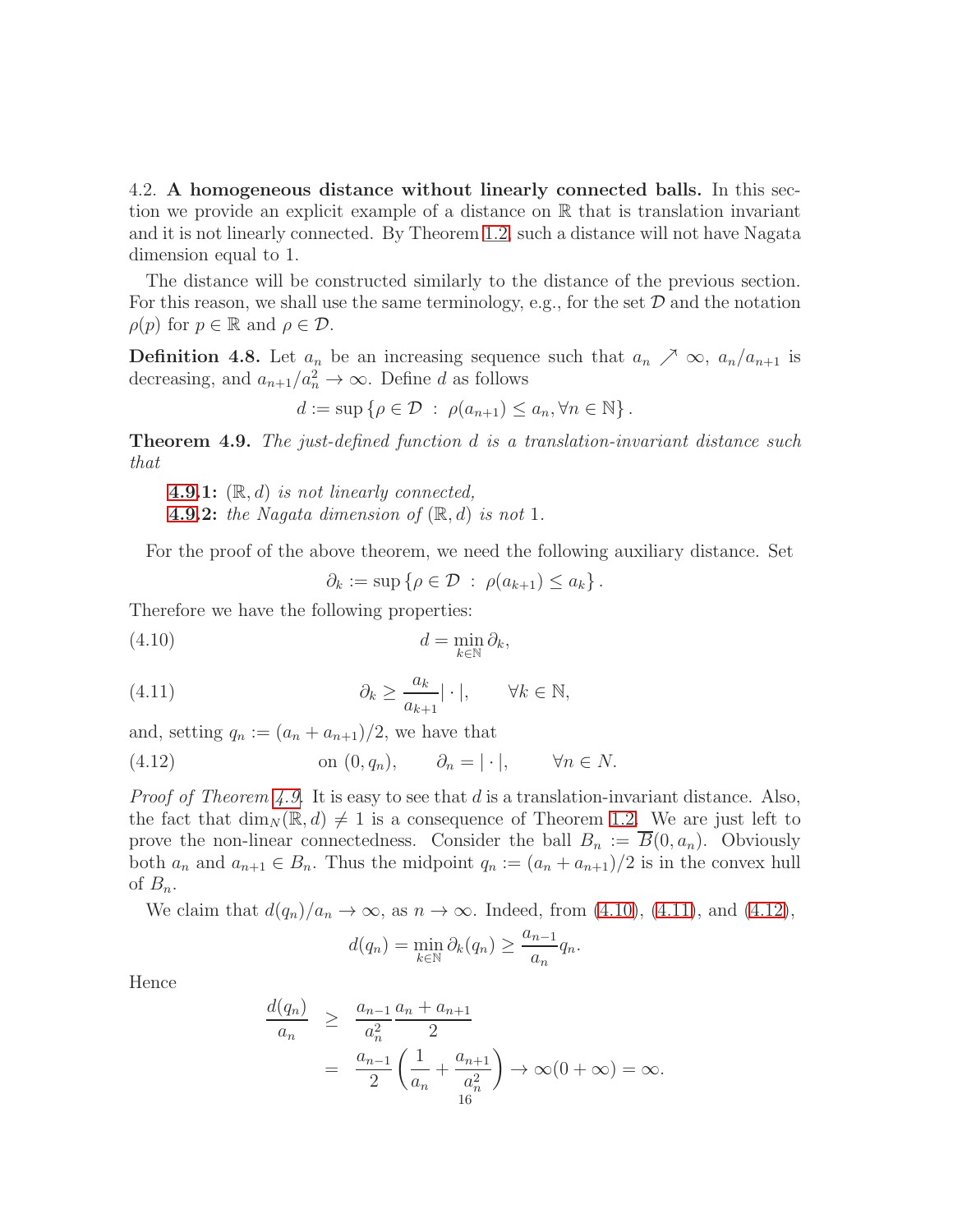<span id="page-16-0"></span>Therefore there is no constant C such that  $q_n \in B(0, Ca_n)$ , for all  $n \in N$ .

4.3. On Hausdorff and Assouad dimensions of homogeneous distances. In this section we provide two particular translation-invariant distances  $d_1$  and  $d_2$  on R. Namely, the Hausdorff dimension of  $(\mathbb{R}, d_1)$  is infinite and the three dimensions (topological, Hausdorff, and Assouad) of  $(\mathbb{R}, d_2)$  are all different. In particular, the metric space  $(\mathbb{R}, d_1)$  shall be a non-doubling metric space. In [\[LD10\]](#page-23-18), it is showed that biLipschitz homogeneous geodesic planes are locally doubling. The example  $(\mathbb{R}, d_1)$ shows that the same conclusion does not hold for non-geodesic spaces, even when they are isometrically homogeneous and topological curves.

To define a translation-invariant distance on R it is enough to define  $\rho(r) := d(0, r)$ , for  $r \geq 0$ . However, not all functions  $\rho : [0, \infty) \to [0, \infty)$  lead to distances.

First, we give a complete characterization of those functions  $\rho$  that gives proper distances on R inducing the same topology. Second we present a sufficient condition for having such distances, which will be easier to check.

<span id="page-16-1"></span>**Lemma 4.13.** Let X be a subgroup of the additive group  $\mathbb{R}^n$ . Let  $d: X \times X \to \mathbb{R}$ be a function. Then  $d$  is a proper  $X$ -invariant distance if and only if there exists a function  $h: X \to \mathbb{R}$  such that

(4.14) 
$$
d(x,y) = h(x-y), \qquad \forall x, y \in X,
$$

satisfying the following properties:

[4.13.](#page-16-1)1:  $h(0) \ge 0$  and  $h(x) = 0$  if and only if  $x = 0$ , [4.13.](#page-16-1)2:  $h(x) = h(-x), \quad \forall x \in X,$ [4.13.](#page-16-1)3: h is sublinear, i.e.,

<span id="page-16-2"></span>
$$
h(x + y) \le h(x) + h(y), \qquad \forall x, y \in X,
$$

[4.13.](#page-16-1)4: h is continuous at 0 (and therefore, from the other properties, h is uniformly continuous),

[4.13.](#page-16-1)5:

$$
\inf_{|x|>\epsilon} h(x) > 0, \qquad \forall \epsilon > 0,
$$

[4.13.](#page-16-1)6:

$$
\sup_{h(x)0.
$$

*Proof.* Let h be a function satisfying the six properties and such that  $(4.14)$  holds. By  $(4.14)$ , the function d is X-invariant. The first two properties gives positive definiteness and symmetry, respectively. The third property gives the triangle inequality. Indeed, for all  $x, y, z \in X$ ,

$$
d(x, y) = h(x - y) = h(x - z + z - y) \leq h(x - z) + h(z - y) = d(x, z) + d(z, y).
$$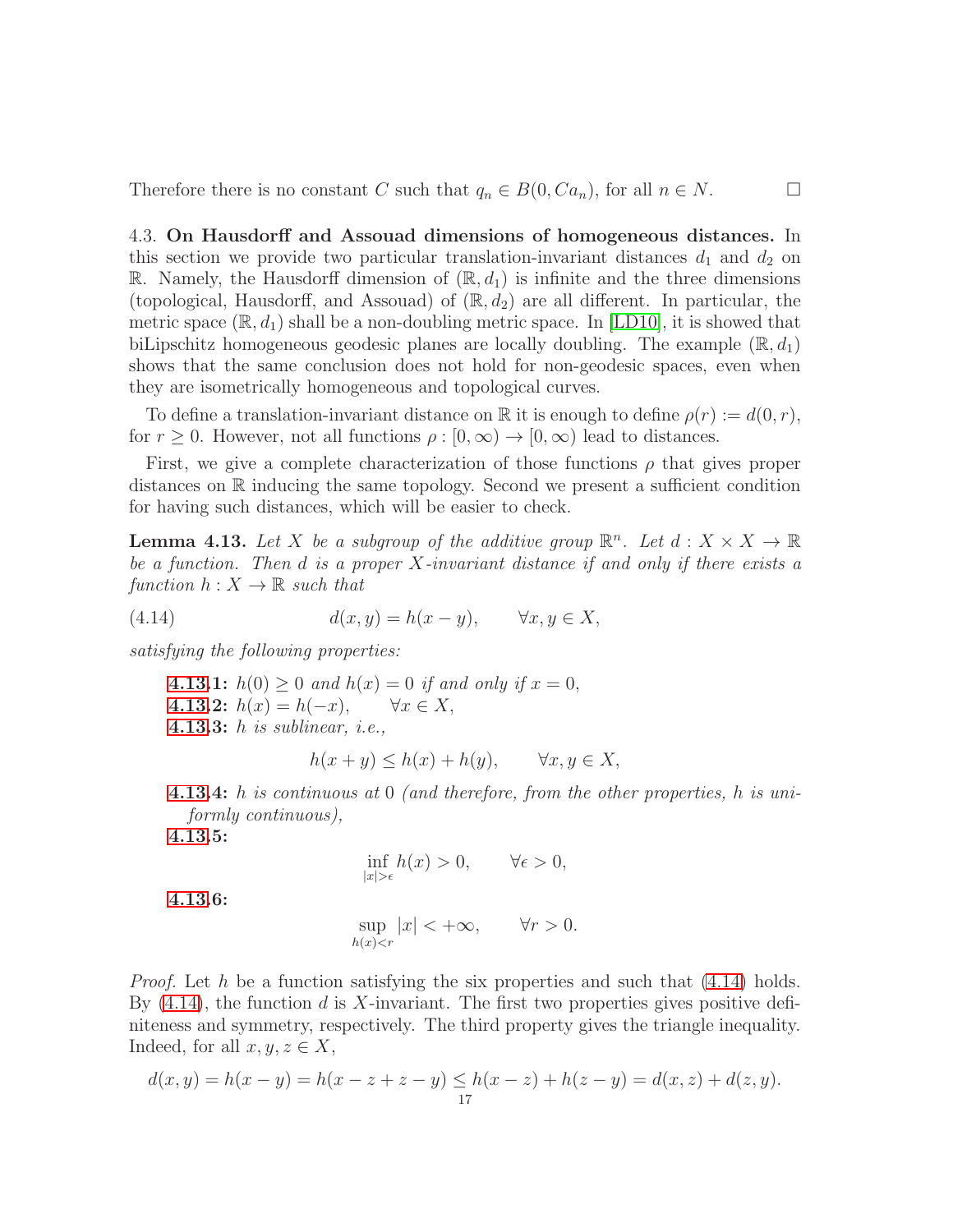Let us show that d induces the usual topology, using the fourth and fifth property. Since  $d$  is X-invariant it is enough to show that the neighborhoods of 0 are the same. Let  $\epsilon > 0$ , since h is continuous at 0, there exists  $\delta > 0$  such that

$$
|x| < \delta \implies |h(x)| < \epsilon.
$$

In other words,  $B_d(0, \epsilon) \supset B_{\text{usual}}(0, \delta)$ . On the other hand, since  $\delta' := \inf_{|x| > \epsilon} h(x) > 0$ is non-zero, we have that

$$
|h(x)| < \delta' \implies |x| < \epsilon,
$$

i.e.,  $B_d(0, \delta') \subset B_{\text{usual}}(0, \epsilon)$ . By the sixth property, for any  $r > 0$  we have  $B_d(0, r) \subset$  $B_{\mathbb{R}^n}(0,R)$ , with  $R := \sup_{h(x) < r} |x|$ . Therefore the metric d is proper.

Viceversa, if  $d$  is a proper  $X$ -invariant distance, define

$$
h(x) := d(0, x), \qquad x \in X.
$$

The equation  $(4.14)$  and the first three properties of h are consequences of the fact that  $d$  is a distance and that it is  $X$ -invariant. Since  $d$  induces the usual topology, we have that for any  $\epsilon > 0$  there exists  $\delta > 0$  such that  $B_d(0, \epsilon) \supset B_{\text{usual}}(0, \delta)$ , i.e., h is continuous at 0. In fact,  $h$  is uniformly continuous since

$$
h(x) - h(y) \le h(x + y) \le h(x) + h(y).
$$

Again, since d induces the usual topology, we have that for any  $\epsilon > 0$  there exists  $δ' > 0$  such that  $B<sub>d</sub>(0, δ') ⊂ B<sub>usual</sub>(0, ε)$ , i.e., inf<sub>|x|>ε</sub> h(x) > δ' > 0. Finally, the last property comes from the properness of d, i.e., the fact that  $\sup h^{-1}(0,r) < +\infty$ .  $\Box$ 

<span id="page-17-0"></span>Corollary 4.15. Let  $\rho : [0, \infty) \to [0, \infty)$  be a subadditive homeomorphism. Then  $d(x, y) := \rho(|x - y|)$ , for  $x, y \in \mathbb{R}$ , is a proper translation-invariant distance on  $\mathbb{R}$ .

*Proof.* Define  $h(x) := \rho(|x|)$ , for  $x \in \mathbb{R}$ . All properties, except [4.13.](#page-16-1)3 of Lemma [4.13](#page-16-1) are obvious. Regarding sublinearity, since  $\rho$  is increasing and subadditive, we have

$$
h(x + y) = \rho(|x + y|)
$$
  
\n
$$
\leq \rho(|x| + |y|)
$$
  
\n
$$
\leq \rho(|x|) + \rho(|y|)
$$
  
\n
$$
= h(x) + h(y).
$$

 $\Box$ 

<span id="page-17-1"></span>Remark 4.16. Recall that, if a function  $\rho : [0, \infty) \to [0, \infty)$  is twice differentiable with  $\rho'' \leq 0$ , then  $\rho$  is concave and therefore subadditive.

For evaluating the Hausdorff measure, we will make use of Geometric Measure Theory arguments. The measure that we shall use is the Lebesgue measure, which we denote by |A|, given a measurable set  $A \subset \mathbb{R}$ . Next lemma tells us what is the measure of balls and it will repeatedly used later.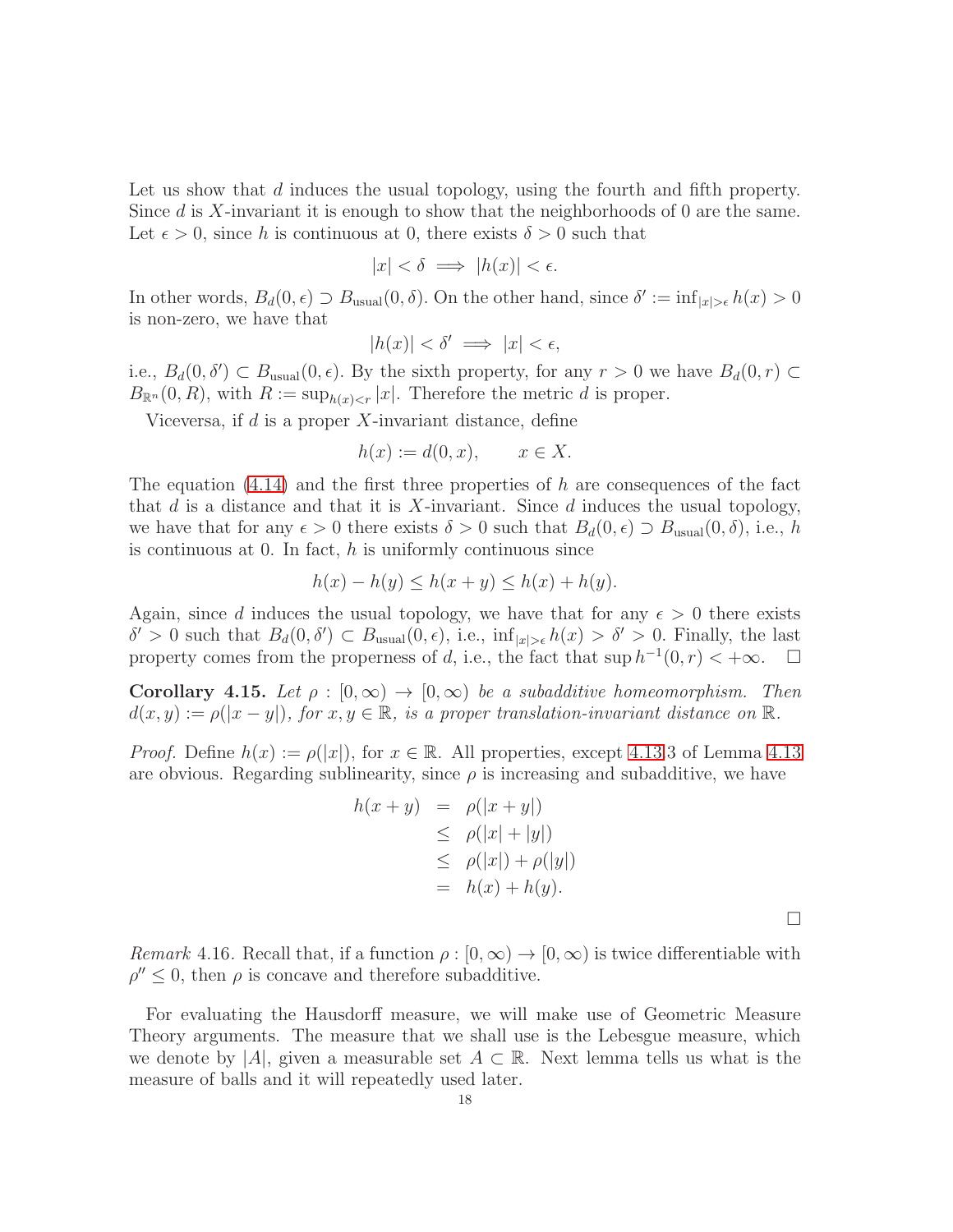<span id="page-18-2"></span>**Lemma 4.17.** Let d be a translation-invariant metric on  $\mathbb{R}$ . Set  $\rho(x) := d(0, x)$ , for  $x \geq 0$ . Set  $x_r := \max\{x : \rho(x) = r\}$ , for  $r \geq 0$ . Then we have

$$
|B(p,r)| \le 2x_r.
$$

If, moreover, the function  $\rho : [0, \infty) \to [0, \infty)$  is strictly increasing, then, for all  $p \in \mathbb{R}$ and  $r \geq 0$ , we have

$$
|B(p,r)| = 2\rho^{-1}(r).
$$

*Proof.* By translation invariance, we may assume  $p = 0$ . Therefore,

$$
B(0,r) = \{x \in \mathbb{R} : d(0,x) < r\} \\
= \{x \in \mathbb{R} : \rho(|x|) < r\} \\
\subseteq (-x_r, x_r).
$$

If  $\rho$  is strictly increasing, we have

$$
\{x \in \mathbb{R} : \rho(|x|) < r\} = (-\rho^{-1}(r), \rho^{-1}(r)).
$$

 $\Box$ 

The following lemma is a collection of well-know facts from Geometric Measure Theory. The proofs of these results follow from Section 2.10.19 of [\[Fed69\]](#page-23-15).

<span id="page-18-1"></span>**Lemma 4.18.** Let X be a metric space. Let  $\mu$  be a Radon measure on X. Let  $A \subseteq X$ be an open set of positive and finite measure.

**[4.18.](#page-18-1)i:** If there exist  $\alpha, c > 0$  such that

$$
\limsup_{r \to 0} \frac{\mu(B(a, r))}{r^{\alpha}} = c, \qquad \forall a \in A,
$$

then dim<sub>H</sub>(A) =  $\alpha$ . [4.18.](#page-18-1)ii: If  $\alpha > 0$  and

$$
\lim_{r \to 0} \frac{\mu(B(a, r))}{r^{\alpha}} = 0, \qquad \forall a \in A,
$$

then the Hausdorff  $\alpha$ -dimensional measure  $\mathcal{H}^{\alpha}(A)$  of A is infinite. **[4.18.](#page-18-1)iii:** If, for all  $\alpha > 0$ , one has

$$
\lim_{r \to 0} \frac{\mu(B(a, r))}{r^{\alpha}} = 0, \qquad \forall a \in A,
$$

then dim<sub>H</sub>(A) =  $\infty$ .

<span id="page-18-0"></span>Proposition 4.19. Let

$$
\rho(x) := \min \left\{ \sqrt{-\frac{1}{\log(x)}} , \left( \frac{2}{3} \right)^{3/2} \left( \frac{e^{3/2}}{2} x + 1 \right) \right\}.
$$

Define  $d(x, y) := \rho(|x - y|)$ . Then  $(\mathbb{R}, d)$  is a proper metric space that is isometrically homogeneous but whose Hausdorff dimension is infinite.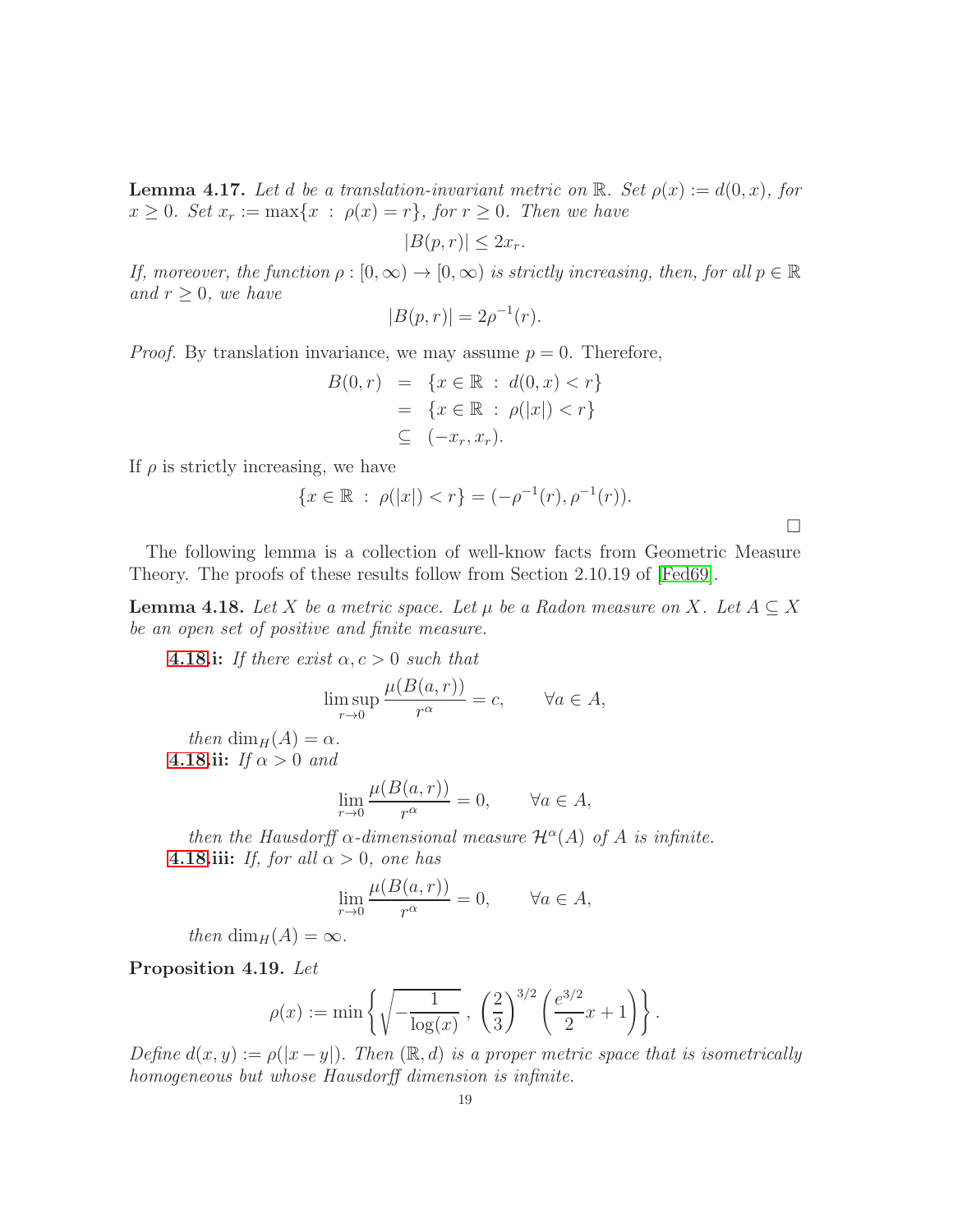*Proof.* By construction, the function  $\rho$  is a concave homeomorphism of  $[0, \infty)$ . Thus, by Corollary [4.15](#page-17-0) and Remark [4.16,](#page-17-1) the function  $d$  is a proper translation-invariant distance (inducing the same topology). By Lemma [4.17](#page-18-2) and the fact that  $\rho^{-1}(r) =$  $e^{-1/r^2}$ , for r sufficiently small, we have

$$
\lim_{r \to 0} \frac{|B(a, r)|}{r^{\alpha}} = \lim_{r \to 0} \frac{e^{-1/r^2}}{r^{\alpha}} = 0, \quad \forall \alpha > 0.
$$

Thus, by [4.18.](#page-18-1)iii, the Hausdorff dimension of every ball is infinite.  $\Box$ 

Regarding the study of the Assouad dimension, we consider the following fact.

<span id="page-19-1"></span>**Lemma 4.20.** Let  $(X, d, \mu)$  be a metric measure space. Assume

$$
\mu(B(x,r)) = \mu(B(x',r)), \qquad \forall x, x' \in X, \forall r > 0.
$$

Assume that there exists  $\beta, c > 0$  such that

$$
\liminf_{r \to 0} \frac{\mu(B(x, r))}{r^{\beta}} = c, \qquad \forall x \in X.
$$

Then the Assouad dimension  $\dim_A(X)$  of X is  $\geq \beta$ .

*Proof.* Let b be a positive number with the property that there exists some k such that every set of diameter D can be covered by at most  $k\epsilon^{-b}$  sets of diameter at most  $\epsilon D$ . Fix  $x_0 \in X$ . Let  $r_n \to 0$  such that

$$
c/2 \le \frac{\mu(B(x_0, r_n))}{r_n^{\beta}} \le 2c, \qquad \forall n \in \mathbb{N}.
$$

Then, for  $\epsilon := r_m/r_n$ , cover the ball  $B(x_0, r_n)$ , which has diameter less than  $2r_n$ , with a collection of balls  $B(x_1, r_m), \ldots, B(x_N, r_m), N \in \mathbb{N}$ . Since such balls have diameter at most  $2r_m = \epsilon(2r_n)$ , for the property of b we can choose  $N < k\epsilon^{-b}$ . Hence we have the bounds

$$
\frac{c}{2}r_n^{\beta} \leq \mu(B(x_0, r_n))
$$
\n
$$
\leq \sum_{j=1}^N \mu(B(x_j, r_m))
$$
\n
$$
= \sum_{j=1}^N \mu(B(x_0, r_m))
$$
\n
$$
\leq k\epsilon^{-b} 2c r_m^{\beta}.
$$

Thus, for a suitable constant c', we have  $r_n^{\beta-b} \leq r_m^{\beta-b}$ , for all m. Since  $r_m \to 0$  and  $r_n > 0$ , we have  $\beta - b < 0$ , Hence  $\beta \le \dim_A(X)$ .

<span id="page-19-0"></span>**Proposition 4.21.** Let  $\rho : [0, \infty) \to [0, \infty)$  be a concave homeomorphism such that  $\sqrt[3]{x} \leq \rho(x) \leq \sqrt{x}$ , for  $x \in (0,1)$ , and for which there exist two sequences  $x_n \to 0$ ,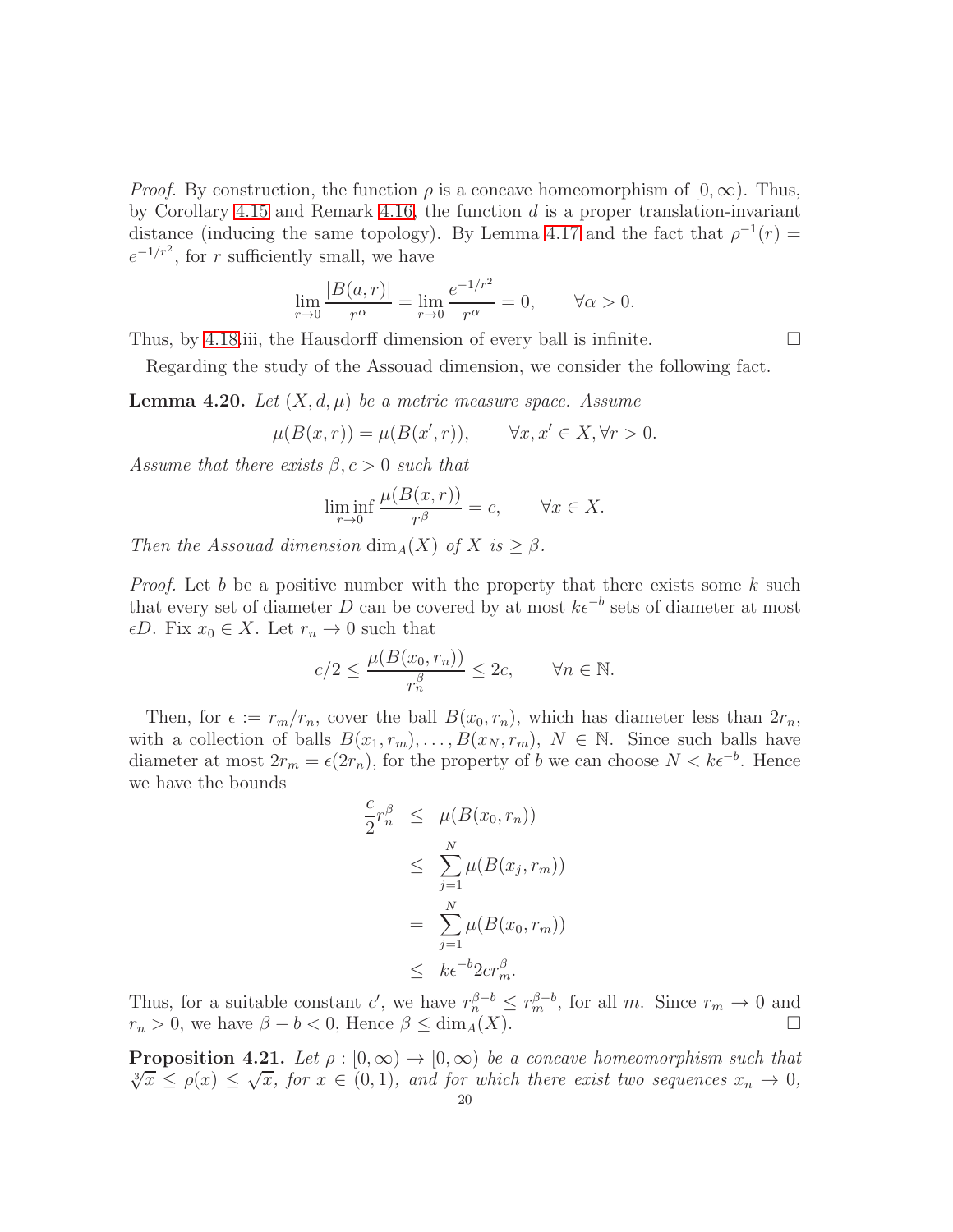$y_n \to 0$  such that  $\rho(x_n) = \sqrt{x_n}$  and  $\rho(y_n) = \sqrt[3]{y_n}$ . Define  $d(x, y) := \rho(|x - y|)$ . Then  $(\mathbb{R}, d)$  is a proper metric space that is isometrically homogeneous for which

$$
\dim_{top}(\mathbb{R},d) \neq \dim_H(\mathbb{R},d) \neq \dim_{Ass}(\mathbb{R},d).
$$

*Proof.* By Corollary [4.15,](#page-17-0) and Remark [4.16,](#page-17-1) the function d is a proper translationinvariant distance. Moreover, the topology induced by  $d$  is the usual one, hence we have  $\dim_{top}(\mathbb{R}, d) = 1$ . By Lemma [4.17,](#page-18-2)

$$
\limsup_{r \to 0} \frac{|B(a, r)|}{r^2} = 2.
$$

Hence, by Lemma [4.18,](#page-18-1)  $\dim_H(\mathbb{R}, d) = 2$ . Finally, by Lemma [4.20,](#page-19-1) since

$$
\liminf_{r \to 0} \frac{|B(x,r)|}{r^3} = 2,
$$

we have  $\dim_{Ass}(\mathbb{R}, d) \geq 3$ .

Remark 4.22. It is easy to give examples of concave homeomorphisms  $\rho : [0, \infty) \rightarrow$  $[0, \infty)$  such that  $\rho(x) \geq x^2$ , for  $x > 0$ , and for which there exist two sequences  $x_n \to 0$ ,  $y_n \to 0$  such that  $\rho(x_n) = \sqrt{x_n}$  and  $\rho(y_n) = \sqrt[3]{y_n}$ .

<span id="page-20-0"></span>4.4. A non-Euclidean space with all dimensions 1. In this section we give an example of an isometrically homogeneous metric space that is not biLipschitz equivalent to the Euclidean line that has Assouad dimension one. In particular, also the topological, the Hausdorff and Nagata dimensions are 1 as well.

By Theorem [3.2,](#page-11-1) an isometrically homogeneous metric space is of the form  $X =$  $(\mathbb{R}, d_{\rho})$  with  $d_{\rho}(s, t) := \rho(|s - t|)$ , for some continuous function  $\rho : [0, \infty) \to [0, \infty)$ with  $\rho(0) = 0$ . If the function  $\rho$  is between two linear functions then the distance is biLipschitz homeomorphic to the Euclidean distance. Next lemma claims that the opposite implication holds true.

<span id="page-20-1"></span>**Lemma 4.23.** Let  $\rho : [0, \infty) \to [0, \infty)$  be such that, for  $x, y \in \mathbb{R}$ ,  $d_{\rho}(s, t) := \rho(|s-t|)$ is a distance function on R, inducing the standard topology. Assume that the metric space  $(\mathbb{R}, d_{\rho})$  is biLipschitz homeomorphic to the Euclidean line. Then there exists a constant K such that

$$
\frac{1}{K}x \le \rho(x) \le Kx, \qquad \forall x > 0.
$$

*Proof.* Let  $f : (\mathbb{R}, d_{\rho}) \to (\mathbb{R}, ||\cdot||)$  be an *L*-biLipschitz homeomorphism,  $L > 1$ . We may assume that  $f(0) = 0$  and that  $f(x) > 0$ , if  $x > 0$ . Hence, since f is orientation preserving, if  $a < b$ , then  $f(b) - f(a) > 0$ .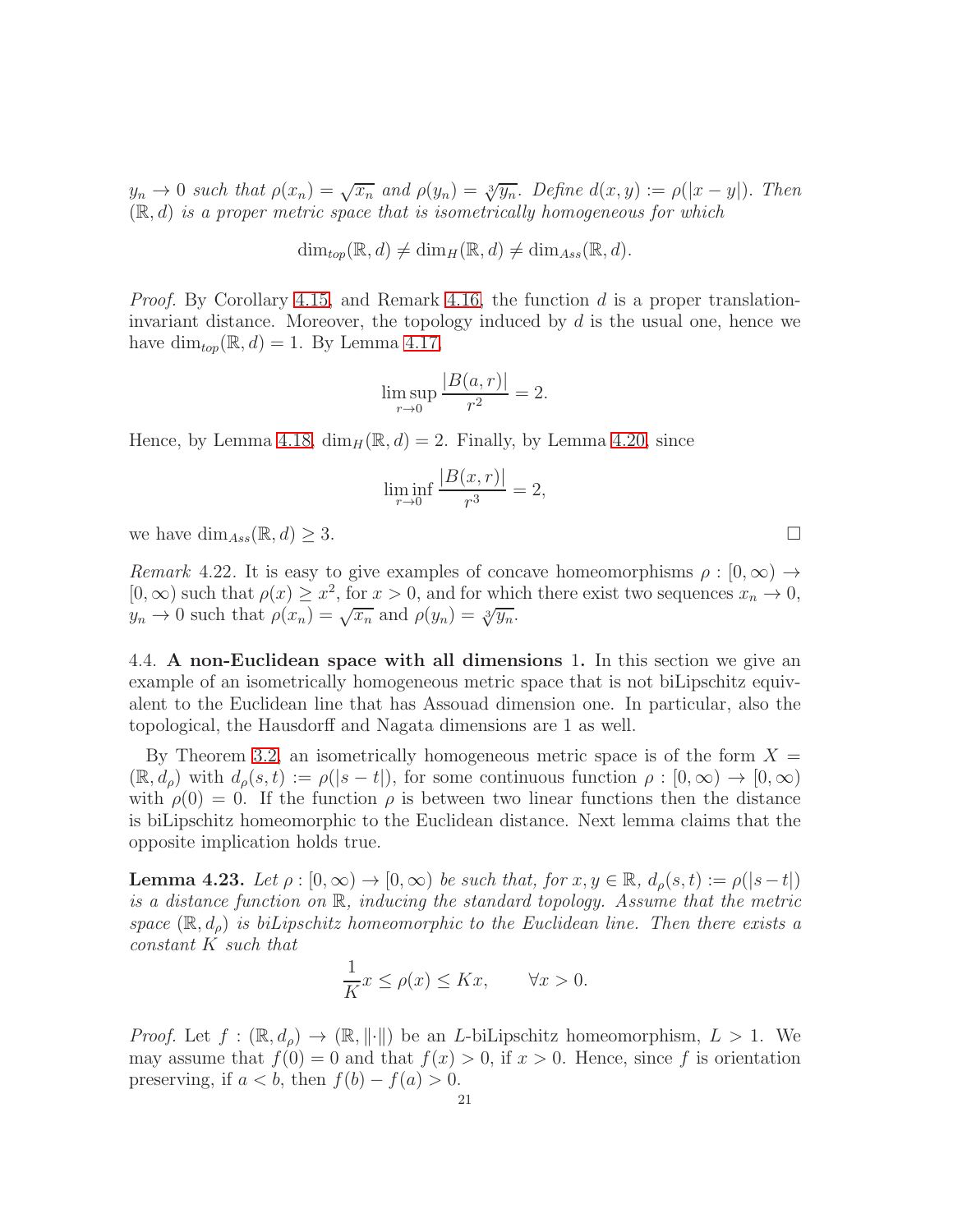Thus, since f is L-biLipschitz, we have that, for  $n, k \in \mathbb{N}$ ,

$$
f\left(\frac{n}{k}\right) = \sum_{j=1}^{n} f\left(\frac{j}{k}\right) - f\left(\frac{j-1}{k}\right)
$$
  

$$
\leq \sum_{j=1}^{n} L\rho\left(\frac{1}{k}\right) = nL\rho\left(\frac{1}{k}\right).
$$

Similarly,

$$
f\left(\frac{n}{k}\right) \geq n\frac{1}{L}\rho\left(\frac{1}{k}\right).
$$

In particular, for  $n = k$ , we have

$$
\frac{1}{L}k\rho\left(\frac{1}{k}\right) \le f\left(1\right) \le Lk\rho\left(\frac{1}{k}\right).
$$

Thus, for all  $n, k \in \mathbb{N}$ , we have

$$
f\left(\frac{n}{k}\right) \le nL\rho\left(\frac{1}{k}\right) \le L^2 \frac{n}{k} f(1)
$$

and

$$
f\left(\frac{n}{k}\right) \ge n \frac{1}{L} \rho\left(\frac{1}{k}\right) \ge \frac{1}{L^2} \frac{n}{k} f(1).
$$

Therefore, for a suitable constant  $C > 0$ , we have that, for all positive rational x,

$$
C^{-1}x \le f(x) \le Cx.
$$

By continuity of f, the above equation holds for all  $x \leq 0$ .

Using again that  $f$  is  $L$ -biLipschitz, we get that

$$
\rho(x) \le Lf(x) \le CLx
$$

and

$$
\rho(x) \ge L^{-1} f(x) \ge (CL)^{-1} x.
$$

Hence for  $K := CL$  the lemma is proved.

<span id="page-21-0"></span>**Proposition 4.24.** Let  $\rho : [0, \infty) \to [0, \infty)$  such that

$$
\rho^{-1}(x) = \begin{cases}\n-\int_0^x \frac{dt}{\log t} & \text{for } x \in (0, 1/2) \\
-\frac{1}{\log \frac{1}{2}}(x - \frac{1}{2}) - \int_0^{\frac{1}{2}} \frac{dt}{\log t} & \text{for } x \ge 1/2.\n\end{cases}
$$

Define  $d(x, y) := \rho(|x - y|)$ . Then  $(\mathbb{R}, d)$  is a proper metric space that is isometrically homogeneous, has Assouad dimension 1, Nagata dimension 1, but is not locally biLipschitz homeomorphic to the Euclidean line.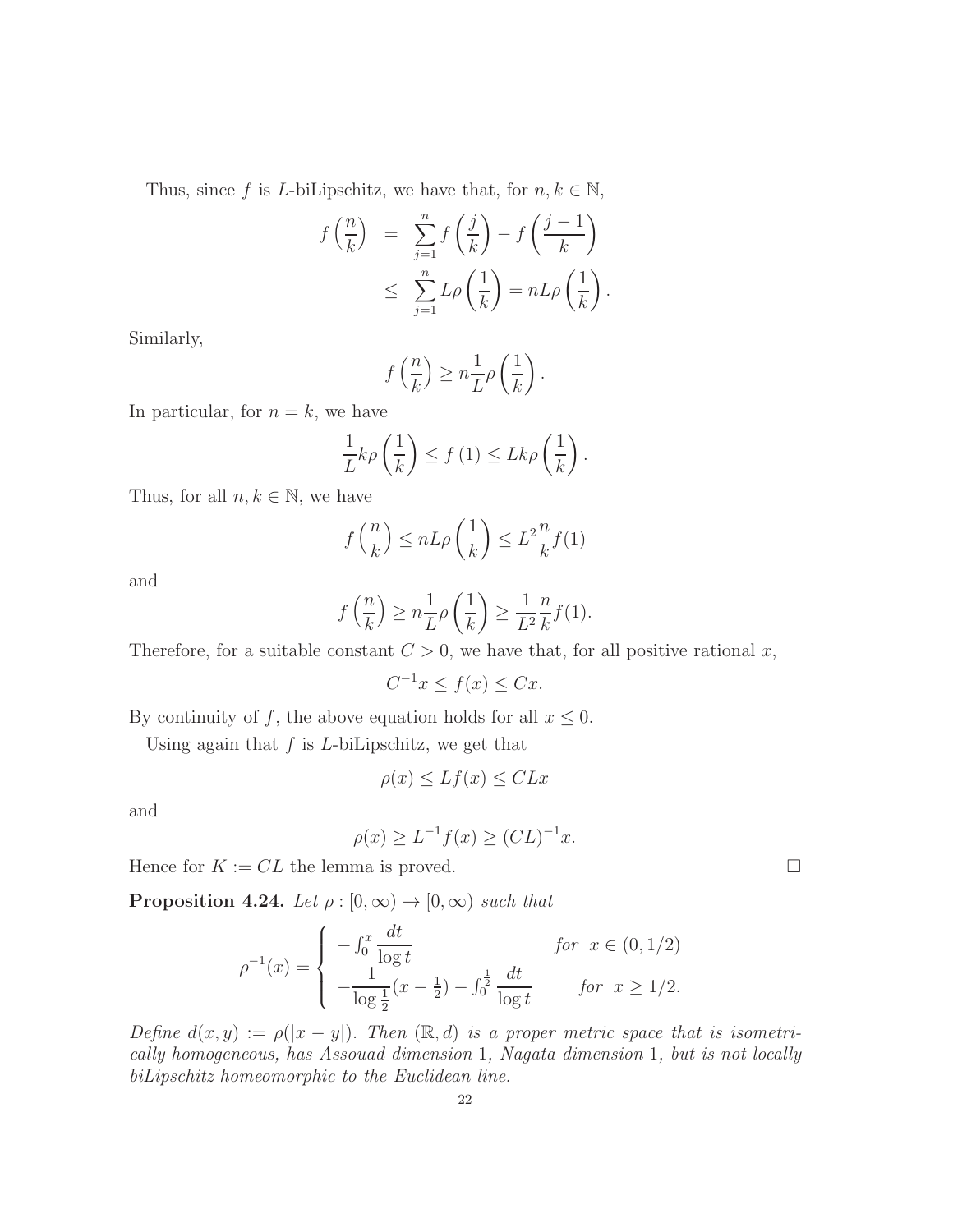*Proof.* The function  $\rho^{-1}(x)$  vanishes at zero, is continuous, and increasing. Indeed,

$$
\frac{d}{dt}\rho^{-1}(x) = \begin{cases}\n-\frac{1}{\log x} & \text{for } x \in (0, 1/2) \\
-\frac{1}{\log \frac{1}{2}} & \text{for } x \ge 1/2.\n\end{cases}
$$

Thus,  $\rho^{-1}(x)$  is a  $C^1$  homeomorphism of  $[0, \infty)$ . We claim that the function  $\rho$  is such that  $\rho'' \leq 0$ . Indeed, we can show that  $\frac{d^2}{dt^2}$  $\frac{d}{dt^2} \rho^{-1}(x) \ge 0$ . In fact, for  $x \in (0, 1/2)$ ,

$$
\frac{d^2}{dt^2} \rho^{-1}(x) = \frac{1/x}{\log^2 x} \ge 0.
$$

Thus, by Corollary [4.15](#page-17-0) and Remark [4.16,](#page-17-1) the pair  $(\mathbb{R}, d)$  is a proper isometrically homogeneous metric space. Since  $\rho$  is increasing, the metric balls of  $(\mathbb{R}, d)$  are con-nected. Hence, by Theorem [1.2,](#page-2-1) the Nagata dimension of  $(\mathbb{R}, d)$  is 1.

Regarding the fact that such a metric space has Assouad dimension 1, we need to show that, for all  $\beta > 1$ , there exists a constant  $c = c_{\beta}$  such that every set of diameter D, with  $D > 0$ , can be covered by at most  $c\epsilon^{-\beta}$  sets of diameter at most  $\epsilon D$ . Thus we need to consider the set  $[-\rho^{-1}(D), \rho^{-1}(D)]$  and cover it with translated of  $[-\rho^{-1}(\epsilon D), \rho^{-1}(\epsilon D)]$ . Therefore, it is enough to show that the function

$$
\epsilon \mapsto \frac{\epsilon^{\beta} \rho^{-1}(D)}{\rho^{-1}(\epsilon D)}
$$

is bounded in  $\epsilon$ , uniformly in D. It suffices to consider  $D \in (0, 1/2)$ , since on large scale the distance is Euclidean. In fact, the only issue might be as  $\epsilon \to 0$ . However, one sees that

$$
\frac{\epsilon^{\beta} \int_0^D \frac{dt}{\log t}}{\int_0^{\epsilon D} \frac{dt}{\log t}} = \frac{\epsilon^{\beta} \int_0^D \frac{dt}{\log t}}{\int_0^D \frac{\epsilon dt}{\log(\epsilon t)}}
$$

is bounded in  $\epsilon$ , by showing that  $\frac{\epsilon^{\beta}/\log t}{\sqrt{\log t}}$  $\frac{\epsilon}{\epsilon/\log(\epsilon t)}$  is bounded as  $\epsilon \to 0$ . Now, since  $\beta - 1 > 0$ and  $t \in (0, 1/2)$ , we have

$$
\epsilon^{\beta-1} \frac{\log(\epsilon t)}{\log t} = \epsilon^{\beta-1} \frac{\log \epsilon + \log t}{\log t} \leq \epsilon^{\beta-1} \left( \frac{\log \epsilon}{\log(1/2)} + 1 \right),
$$

which tends to 0, as  $\epsilon \to 0$ .

To show that such a metric space is not biLipschitz equivalent to the Euclidean line, one can either use Lemma [4.23](#page-20-1) or prove that the 1-dimensional Hausdorff measure is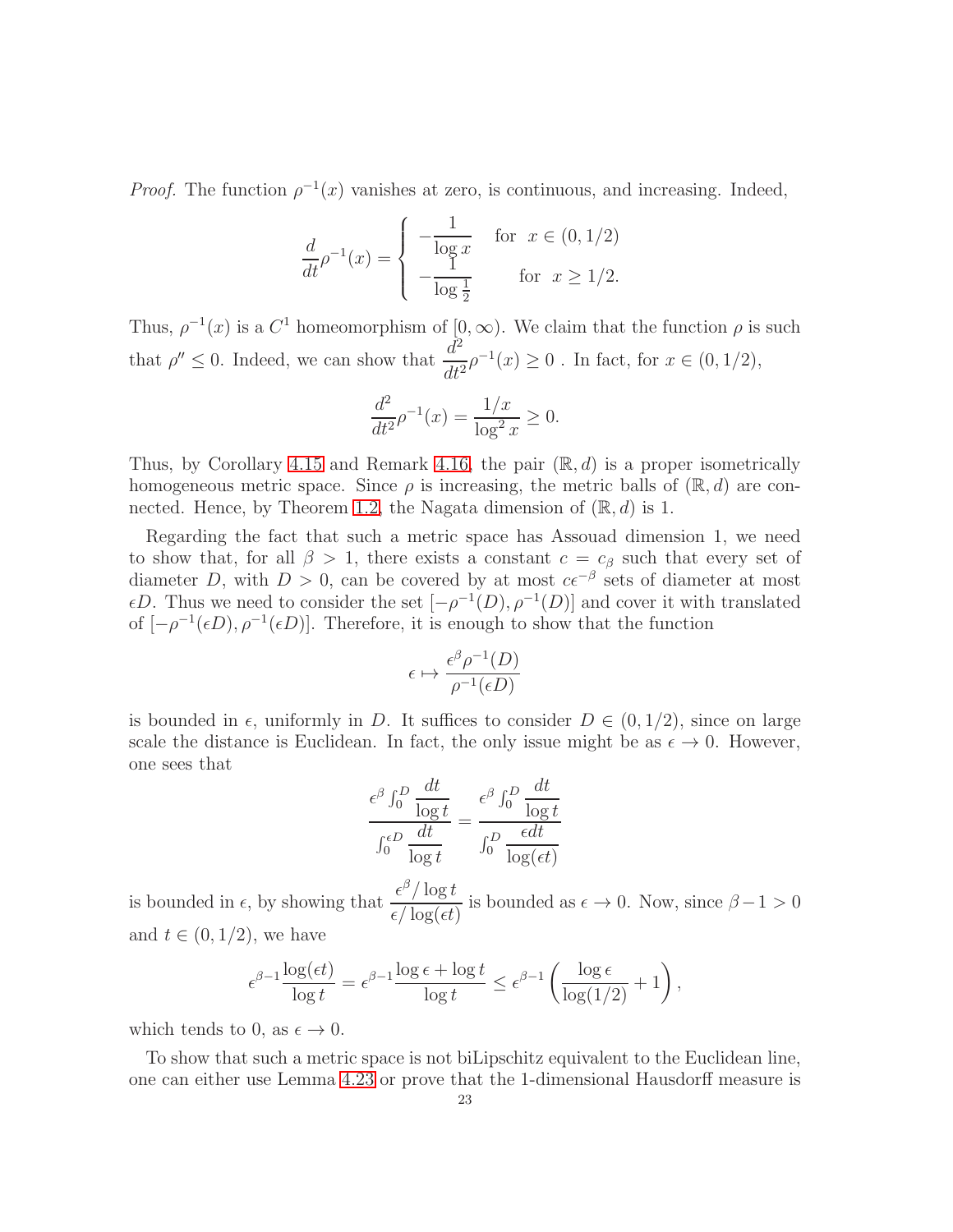not locally finite. Indeed, the condition [4.18.](#page-18-1)ii is verified, because, by Lemma [4.17,](#page-18-2)

$$
\lim_{r \to 0} \frac{|B(r)|}{r} = \lim_{r \to 0} \frac{2\rho^{-1}(r)}{r} = \lim_{r \to 0} -\frac{2\int_0^r \frac{dt}{\log t}}{r} = -\frac{2}{\log t}|_{t=0} = 0.
$$

 $\Box$ 

#### <span id="page-23-0"></span>**REFERENCES**

- <span id="page-23-1"></span>[And58] R. D. Anderson, One-dimensional continuous curves and a homogeneity theorem, Ann. of Math. (2) 68 (1958), 1–16.
- <span id="page-23-5"></span>[Ber89] Valeriĭ N. Berestovskiĭ, The structure of locally compact homogeneous spaces with an intrinsic metric, Sibirsk. Mat. Zh. 30 (1989), no. 1, 23–34.
- <span id="page-23-6"></span>[BK05] Mario Bonk and Bruce Kleiner, *Quasi-hyperbolic planes in hyperbolic groups*, Proc. Amer. Math. Soc. 133 (2005), no. 9, 2491–2494 (electronic).
- <span id="page-23-7"></span>[BR10] Taras O. Banakh and Dušan Repovš, *Detecting Hilbert manifolds among isometrically ho*mogeneous metric spaces, Topology Appl. 157 (2010), no. 7, 1202–1210.
- <span id="page-23-15"></span>[Fed69] Herbert Federer, Geometric measure theory, Die Grundlehren der mathematischen Wissenschaften, Band 153, Springer-Verlag New York Inc., New York, 1969.
- <span id="page-23-9"></span>[FH10] David M. Freeman and David A. Herron, Bilipschitz homogeneity and inner diameter dis*tance*, J. Anal. Math. **111** (2010), 1–46.
- <span id="page-23-17"></span>[Gal79] David Gale, The game of Hex and the Brouwer fixed-point theorem, Amer. Math. Monthly 86 (1979), no. 10, 818–827.
- <span id="page-23-4"></span>[Gro81] Mikhael Gromov, Groups of polynomial growth and expanding maps, Inst. Hautes Etudes ´ Sci. Publ. Math. (1981), no. 53, 53–73.
- <span id="page-23-16"></span>[Hei01] Juha Heinonen, Lectures on analysis on metric spaces, Universitext, Springer-Verlag, New York, 2001.
- <span id="page-23-8"></span>[Hig10] J. Higes, Assouad-Nagata dimension of nilpotent groups with arbitrary left invariant metrics, Proc. Amer. Math. Soc. 138 (2010), no. 6, 2235–2244.
- <span id="page-23-11"></span>[KR95] A. Korányi and H. M. Reimann, Foundations for the theory of quasiconformal mappings on the Heisenberg group, Adv. Math.  $111$  (1995), no. 1, 1–87.
- <span id="page-23-2"></span>[Kru91] Paweł Krupski, Recent results on homogeneous curves and ANRs, Topology Proc. 16 (1991), 109–118.
- <span id="page-23-18"></span>[LD10] Enrico Le Donne, Doubling property for bilipschitz homogeneous geodesic surfaces, Journal of Geometric Analysis (2010), 1–24, 10.1007/s12220-010-9167-7.
- <span id="page-23-14"></span>[LS05] Urs Lang and Thilo Schlichenmaier, Nagata dimension, quasisymmetric embeddings, and Lipschitz extensions, Int. Math. Res. Not. (2005), no. 58, 3625–3655.
- <span id="page-23-10"></span>[Mey11] Daniel Meyer, *Bounded turning circles are weak-quasicircles*, Proc. Amer. Math. Soc. 139 (2011), no. 5, 1751–1761.
- <span id="page-23-3"></span>[MZ74] Deane Montgomery and Leo Zippin, Topological transformation groups, Robert E. Krieger Publishing Co., Huntington, N.Y., 1974, Reprint of the 1955 original.
- <span id="page-23-13"></span>[Pre83] D. Preiss, Dimension of metrics and differentiation of measures, General topology and its relations to modern analysis and algebra, V (Prague, 1981), Sigma Ser. Pure Math., vol. 3, Heldermann, Berlin, 1983, pp. 565–568.
- <span id="page-23-12"></span>[Rig04] Séverine Rigot, Counter example to the Besicovitch covering property for some Carnot groups equipped with their Carnot-Carathéodory metric, Math. Z.  $248$  (2004), no. 4, 827– 848.